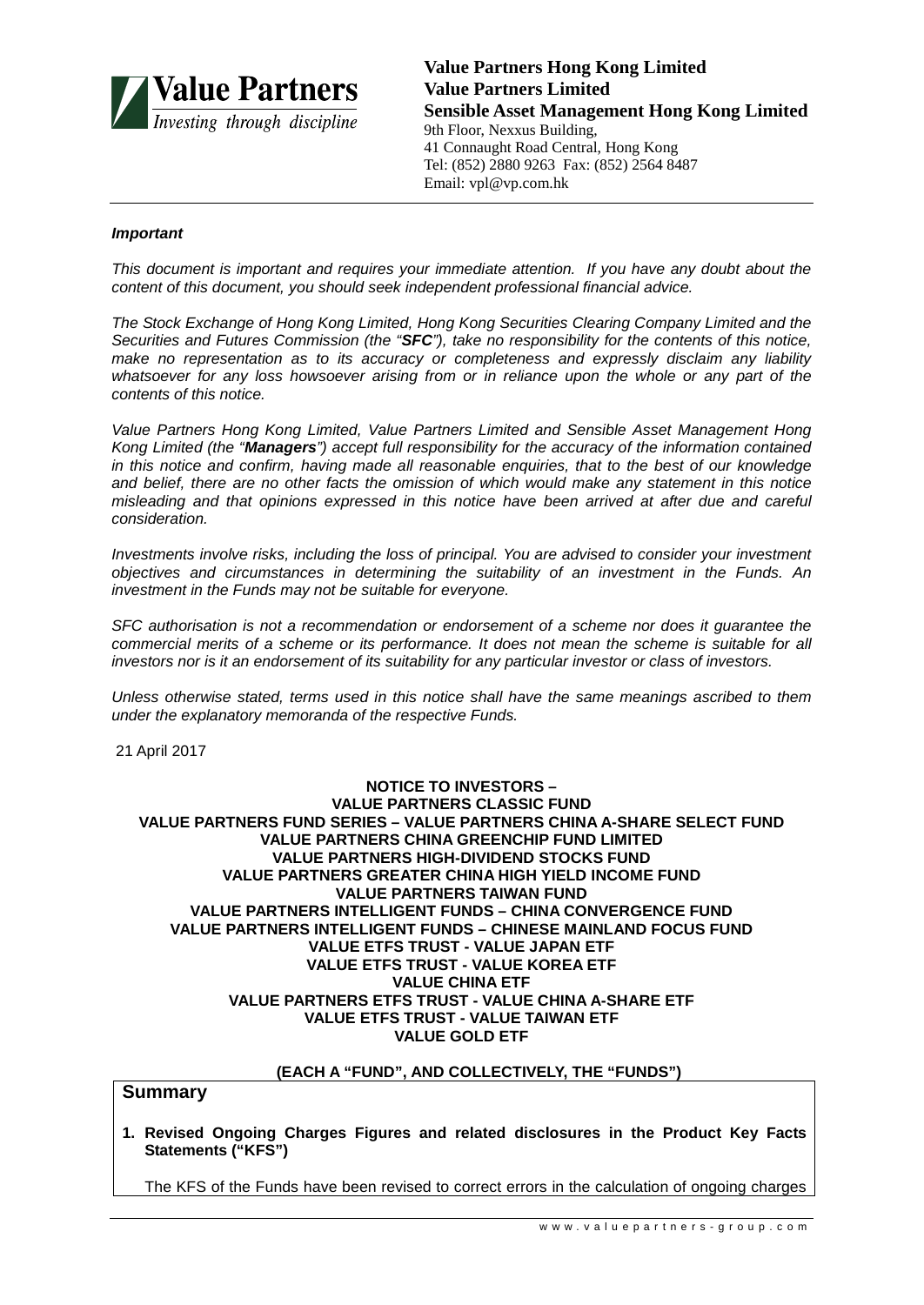

figures presented in KFS published prior to October 2016. Please refer to part 1 of this notice for the corrected ongoing charges figures for the relevant previous periods.

### **2. Late update to the disclosures of the Ongoing Charge Figures and Past Performance Information in the KFS of the Value Partners Taiwan Fund**

There was a delay in updating the disclosures on the ongoing charges figures and past performance in the KFS of the Value Partners Taiwan Fund in that they were not updated before the end of April 2016 as required under the relevant SFC's guidelines and the same were only updated with the latest available OCF and performance data of 2015 on 24 May 2016.

### **3. Value Partners High-Dividend Stocks Fund – Revision of the Ongoing Charge Figures**

Due to inadvertent oversight, Class A Acc RMB Unhedged, Class A Acc RMB Hedged, Class A2 MDis RMB Unhedged and Class A2 MDis RMB Hedged of the Value Partners High-Dividend Stocks Fund were incorrectly marked as "newly set up" in the KFS published in April 2016. These classes were in fact launched in 2014 but not offered to the public of Hong Kong until April 2016, and the ongoing charges figures published in the April 2016 KFS should have been based on the actual expenses incurred for the financial year ended 31 December 2015 instead of making reference to the indicative share classes. Please refer to part 3 of this notice for the corrected ongoing charges figures.

### **4. Remedial Measures**

We have enhanced our internal procedures and review process to ensure that the ongoing charges figures will be calculated and disclosed accurately according to the relevant SFC guidelines, and updated in a timely manner going forward. Furthermore, we have engaged an external auditor who has assessed that the Managers have put in place proper internal control procedures with respect to preparation, calculation and disclosures of ongoing charges figures of all SFC-authorized funds managed by the Managers. The external auditor has verified the calculation and disclosures of the revised ongoing charges figures of the Funds disclosed and/or to be disclosed in this notice, all KFS of all SFC-authorized funds managed by the Managers published since December 2014 (when the first KFS relevant to this incident was published) to October 2016, and revised KFS which rectify this incident. All incorrect OCFs are reported in this notice and are rectified in the subsequently published KFS.

Dear investors,

### **1. Revised Ongoing Charges Figures and related disclosure in the KFS of:**

- **(1) Value Partners Classic Fund**
- **(2) Value Partners Fund Series – Value Partners China A-Share Select Fund**
- **(3) Value Partners China Greenchip Fund Limited**
- **(4) Value Partners High-Dividend Stocks Fund**
- **(5) Value Partners Greater China High Yield Income Fund**
- **(6) Value Partners Taiwan Fund**
- **(7) Value Partners Intelligent Funds – China Convergence Fund**
- **(8) Value Partners Intelligent Funds – Chinese Mainland Focus Fund**
- **(9) Value ETFs Trust – Value Japan ETF**
- **(10) Value ETFs Trust – Value Korea ETF**
- **(11) Value China ETF**
- **(12) Value Partners ETFs Trust – Value China A-Share ETF**
- **(13) Value ETFs Trust – Value Taiwan ETF**
- **(14) Value Gold ETF**

### **(each a "Fund", and collectively, the "Funds")**

We wish to inform investors that the KFS of the Funds have been revised to correct errors in the calculation of ongoing charges figures ("**OCF**") presented in KFS published prior to October 2016.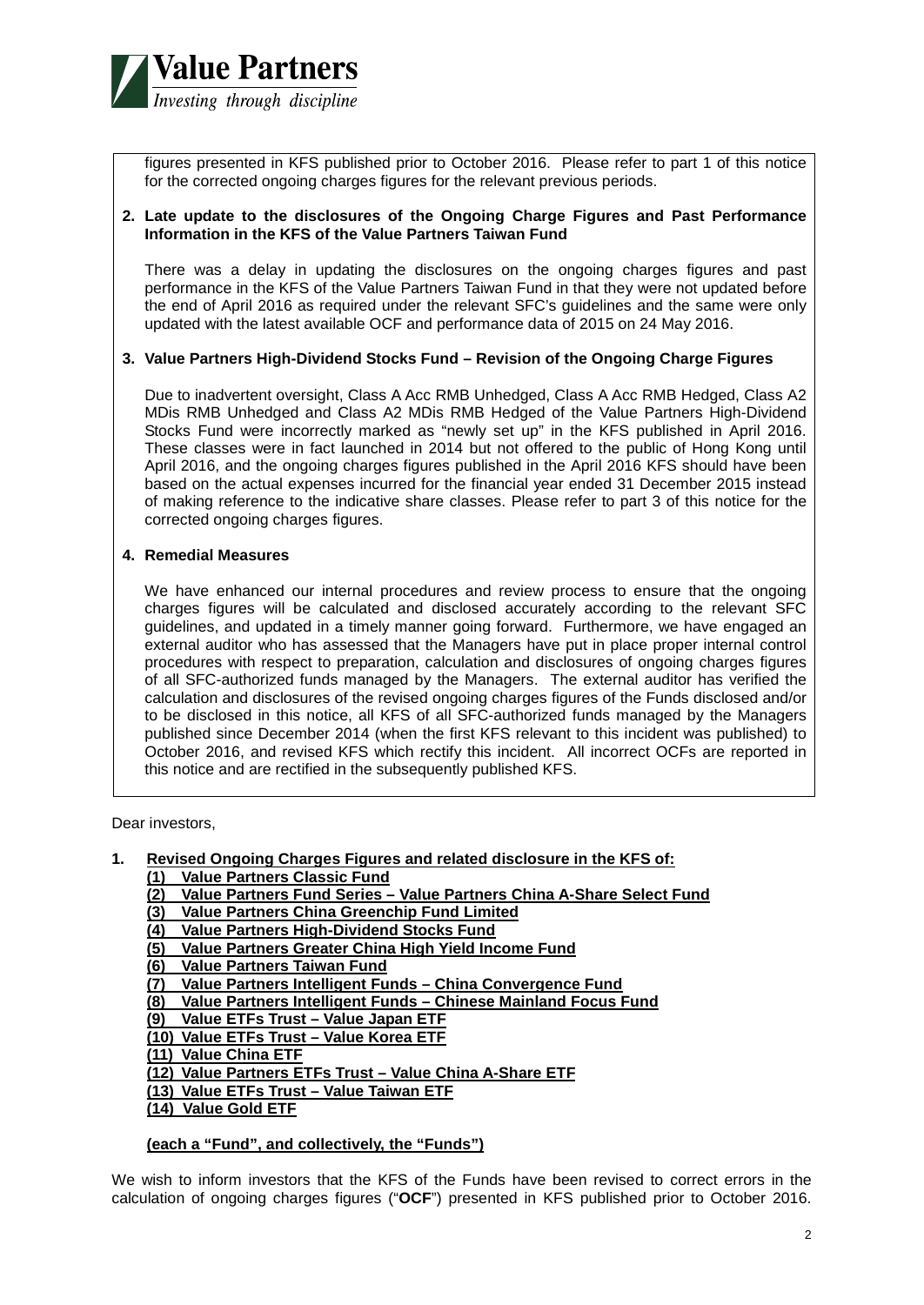

The OCFs do not have any impact on the value of your holdings in the Fund(s), and do not affect the net asset value at which investors make subscriptions or redemptions. The OCFs are calculated from past financial data or are estimates, and are continuously reviewed and updated by the Managers.

(i) Incorrect OCFs due to disclosure of a single OCF for multiple classes

In KFS published during the period from December 2014 (when OCFs were first published) to February 2016 (when the last KFSs with incorrect single OCF for multiple classes were revised and rectified), a single OCF was presented for certain unit/share classes ("**Classes**") of the respective Funds if these classes have the same fee structure. However, such previous methodology for calculating the single OCF across the relevant Classes did not take into account specific factors affecting individual Classes (further explained below), resulting in incorrect OCFs being presented in the previous versions of the KFS. The Classes may have different ongoing charges figures although they share the same fee structure. The OCF calculation methodology has been corrected by presenting separate OCFs for each Class in KFS published since February 2016.

The specific factors affecting the OCFs are as follows:

- *Performance fee*: Although individual Classes have the same performance fee rate and the same calculation methodology, the performance fee chargeable to each Class is different due to different variables such as launch dates and hence launch prices and high water marks, timing of subscriptions and redemptions and average number of units/shares. Therefore, the OCFs (inclusive of performance fees) of each Class should be presented separately.
- *Class specific factors*: Different Classes may have currency-Class-specific foreign exchange hedging gains or losses, and different dividends paid by distributing share classes. While these items are not expenses, they affect the average net assets and hence the resulted OCFs vary among Classes.
- (ii) Incorrect OCFs due to inclusion of transaction costs

In KFS published during the period from December 2014 (when OCFs were first published) to April 2016 (when the last KFS with OCFs incorrectly included transactions costs were revised and rectified), the OCFs included costs incurred in relation to the acquisition and disposal of assets (e.g. brokerage fees), which should have been excluded according to the SFC's Guidelines for the Disclosure and Calculation of Ongoing Charges Figure dated 16 December 2014 (the "**OCF Guidelines**"). The corrected OCFs are presented in this notice.

(iii) Incorrect OCFs due to other clerical errors

There were other clerical errors arising from the manual calculation of OCFs, including error in the formula used for the calculation of average net asset values, presenting OCFs of a newly set-up fund for a financial year instead of matching the relevant fund's initial financial period as presented in its first financial statements, and overstated total expense figure used in the calculation of the OCF. The corrected OCFs are presented in this notice.

All incorrect OCFs of SFC-authorized funds managed by the Managers have been rectified and updated in KFS published since 19 October 2016 in accordance with the OCF Guidelines. The current KFS of the Funds with OCFs reflecting the latest ongoing charges for the relevant interim/annual financial period-end or estimated OCFs (as the case may be) and calculated using the updated methodology are available on our website [\(www.valuepartners-group.com\)](http://www.valuepartners-group.com/) and at our office during normal business hours (except on Saturdays, Sundays and public holidays). Please note that the website has not been reviewed or authorized by the SFC. The OCFs are not disclosed in any publication or media other than KFS and this notice.

The tables below show the previously presented OCFs and the figures for the same period corrected and calculated according to the OCF Guidelines: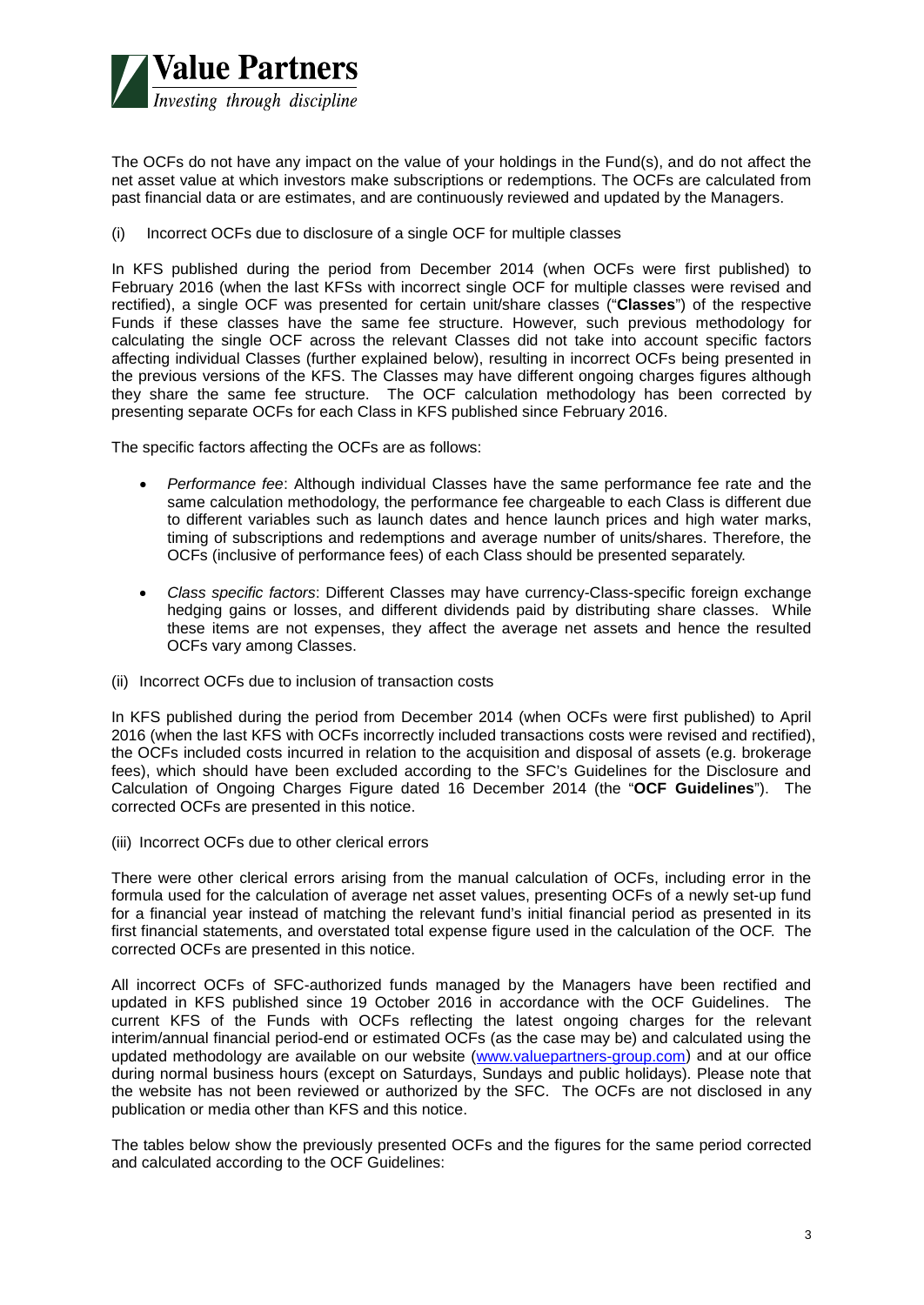

### **(1) Value Partners Classic Fund**

|                                               |                    | <b>Financial</b>                                 |                                           | As previously presented            |                                           | As corrected                       |
|-----------------------------------------------|--------------------|--------------------------------------------------|-------------------------------------------|------------------------------------|-------------------------------------------|------------------------------------|
| <b>Publication</b><br>date of KFS<br>affected | <b>Classes</b>     | period on<br>which the<br><b>OCF</b> is<br>based | <b>Exclusive of</b><br>performance<br>fee | Inclusive of<br>performance<br>fee | <b>Exclusive of</b><br>performance<br>fee | Inclusive of<br>performance<br>fee |
|                                               | A Units            |                                                  | $1.86\%^{b,c}$                            | $1.86\%^{b,c}$                     | $1.00\%$ <sup>2</sup>                     | $1.00\%$ <sup>2</sup>              |
| January &                                     | <b>B</b> Units     | Interim                                          | $2.35\%^{b,c}$                            | $2.35\%^{b,c}$                     | $1.50\%^{2}$                              | $1.50\%^{2}$                       |
| February                                      | C Units USD        | period                                           |                                           |                                    | $1.49\%$ <sup>2</sup>                     | $1.49\%$ <sup>2</sup>              |
| 2015                                          | C Units AUD Hedged | ended 30                                         | $2.35\%^{a,b,c}$                          | $2.35\%^{a,b,c}$                   | $1.52\%^{3}$                              | $2.11\%^{3}$                       |
|                                               | C Units CAD Hedged | June 2014                                        |                                           |                                    | $1.50\%$ <sup>3</sup>                     | $2.02\%$ <sup>3</sup>              |
|                                               | C Units NZD Hedged |                                                  |                                           |                                    | $1.50\%$ <sup>3</sup>                     | $2.04\%$ <sup>3</sup>              |
|                                               | A Units            |                                                  | $2.60\%$                                  | $5.03\%$                           | $1.00\%$ <sup>1</sup>                     | $3.44\%$                           |
|                                               | <b>B</b> Units     | Year<br>ended 31<br>December<br>2014             | $3.10\%$                                  | $5.50\%$                           | $1.51\%$ <sup>1</sup>                     | $3.91\%$ <sup>1</sup>              |
|                                               | C Units USD        |                                                  | $2.85\%^{a,c}$                            |                                    | $1.51\%$ <sup>1</sup>                     | $3.84\%$                           |
| April 2015                                    | C Units AUD Hedged |                                                  |                                           | $4.73%^{a,c}$                      | $1.52\%$ <sup>3</sup>                     | $4.61\%$ <sup>3</sup>              |
|                                               | C Units CAD Hedged |                                                  |                                           |                                    | $1.50\%$ <sup>3</sup>                     | $4.54\%$ <sup>3</sup>              |
|                                               | C Units NZD Hedged |                                                  |                                           |                                    | $1.49\%^{3}$                              | $4.67\%$ <sup>3</sup>              |
|                                               | A Units            |                                                  | 1.16%                                     | 4.16%                              | $1.17\%^{2}$                              | $4.16\%$ <sup>2</sup>              |
|                                               | <b>B</b> Units     | Interim                                          | 1.67%                                     | 4.62%                              | $1.68\%$                                  | $4.63\%$ <sup>2</sup>              |
| September                                     | C Units USD        | period                                           |                                           |                                    | $1.67\%$ <sup>2</sup>                     | $4.56\%$ <sup>2</sup>              |
| 2015                                          | C Units AUD Hedged | ended 30                                         | $1.66\%$ <sup>a</sup>                     | $4.55\%$ <sup>a</sup>              | $1.67\%$ <sup>2</sup>                     | $4.62\%$ <sup>2</sup>              |
|                                               | C Units CAD Hedged | June 2015                                        |                                           |                                    | $1.66\%^{2}$                              | $4.45\%$ <sup>2</sup>              |
|                                               | C Units NZD Hedged |                                                  |                                           |                                    | $1.66\%$ <sup>2</sup>                     | $4.60\%$ <sup>2</sup>              |
|                                               | C Units AUD Hedged | Year                                             | $1.58\%$ <sup>d</sup>                     | $1.58\%$ <sup>d</sup>              | $1.57\%$ <sup>d,1</sup>                   | $1.57\%$ <sup>d,1</sup>            |
| February                                      | C Units NZD Hedged | ended 31                                         | $1.58\%$ <sup>d</sup>                     | N/A (no error)                     | $1.57\%$ <sup>d,1</sup>                   | N/A (no error)                     |
| 2016                                          | C Units RMB Hedged | December<br>2015                                 | $1.63%^{d}$                               | $1.63%^{d}$                        | $1.61\%^{d,3}$                            | $1.61\%^{d,3}$                     |

#### **Note:**

The ongoing charges figure is expressed as a percentage of the sum of expenses over the average net asset value of *the class of units for the corresponding period as described below. This figure may vary from year to year. The performance fees to be paid as at year end, where applicable, may vary subject to market conditions.*

- *a A single ongoing charges figure was presented for C Units and C Units – Hedged in the previous KFS. Certain classes of units were newly set up, the OCFs of which are now clarified as estimates only or annualized using expenses for less than a year. See further notes below for the respective classes of units.*
- *b It was described in the previous KFS that "the ongoing charges figure is based on the expenses for the interim period". To clarify, the figure was based on the annualized expenses for the latest interim period as of the KFS publication date.*
- *c The OCFs included costs incurred in relation to the acquisition and disposal of assets (e.g. brokerage fees), which should have been excluded according to the OCF Guidelines.*
- *d The figure was corrected for a clerical error in the formula used for the calculation of average net asset value.*
- *1 This figure is based on the expenses for the latest financial year.*
- *2 This figure is an annualized figure based on the expenses for the latest interim period. The actual ongoing charges figure may be different and may vary from year to year.*
- *3 This figure is an annualized figure based on the expenses for the period from the date of the first issue of the class of units to the end of the latest interim period end / financial year end. The actual ongoing charges figure may be different and may vary from year to year.*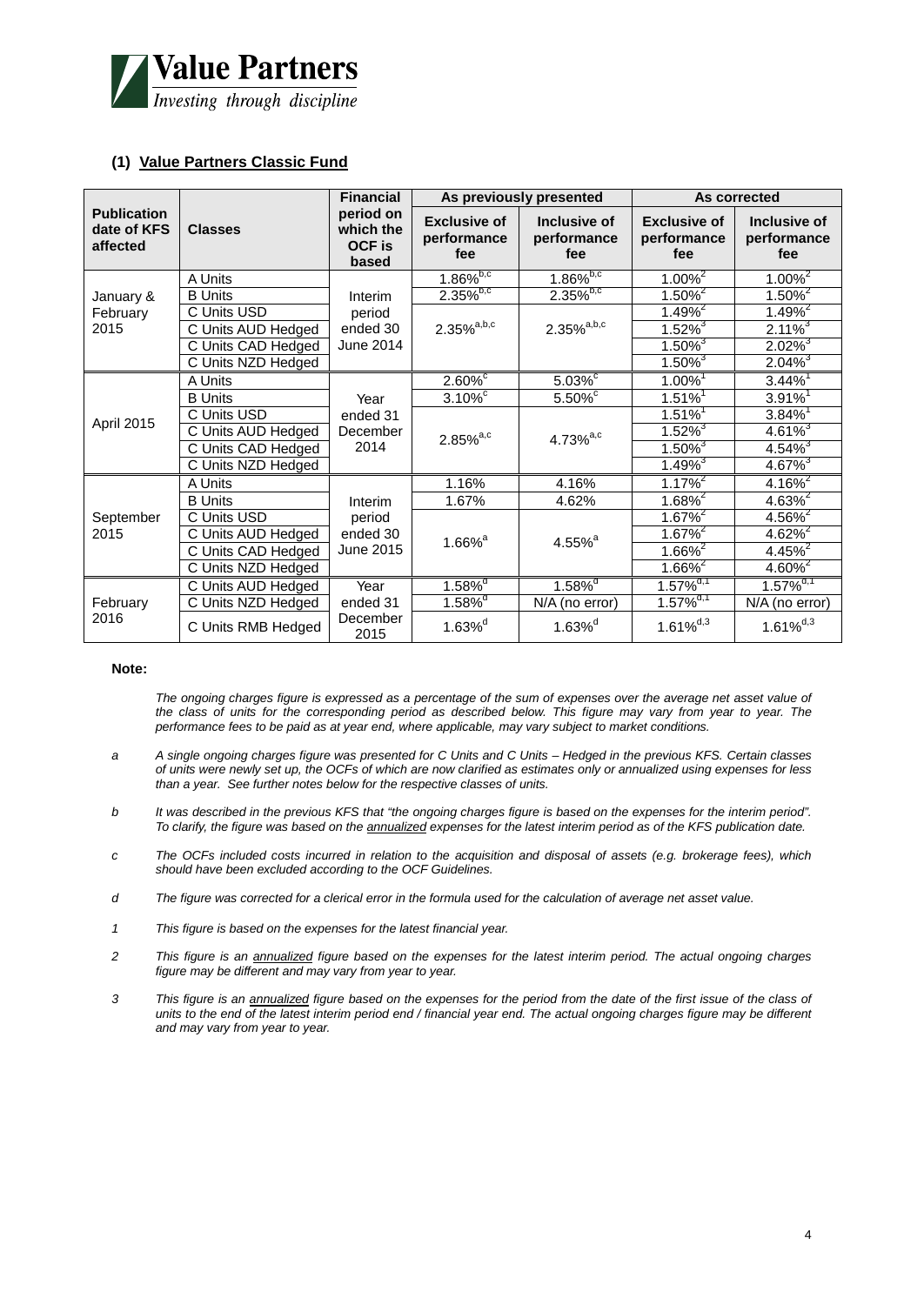

# **(2) Value Partners Fund Series – Value Partners China A-Share Select Fund**

|                                               |                                       | <b>Financial</b>                       |                                           | As previously presented            | As corrected                              |                                    |
|-----------------------------------------------|---------------------------------------|----------------------------------------|-------------------------------------------|------------------------------------|-------------------------------------------|------------------------------------|
| <b>Publication</b><br>date of KFS<br>affected | <b>Classes</b>                        | period on<br>which the OCF<br>is based | <b>Exclusive of</b><br>performance<br>fee | Inclusive of<br>performance<br>fee | <b>Exclusive of</b><br>performance<br>fee | Inclusive of<br>performance<br>fee |
|                                               | Class A Units:<br>RMB (CNH)           |                                        |                                           |                                    | $1.87\%^{2}$                              | $7.42\%^{2}$                       |
|                                               | Class A Units:<br><b>USD Hedged</b>   |                                        |                                           |                                    | $1.88\%^{2}$                              | $6.58\%^{2}$                       |
|                                               | Class A Units:<br><b>USD Unhedged</b> |                                        |                                           |                                    | $1.87\%^{2}$                              | $7.27\%^{2}$                       |
|                                               | Class A Units:<br><b>HKD Hedged</b>   |                                        |                                           |                                    | $1.88\%^{2}$                              | $6.86\%^{2}$                       |
|                                               | Class A Units:<br><b>HKD Unhedged</b> |                                        |                                           |                                    | $1.88\%^{2}$                              | $7.13\%^{2}$                       |
| September                                     | Class A Units:<br><b>EUR Hedged</b>   | Interim period                         |                                           |                                    | $1.85\%^{2}$                              | $6.65\%^{2}$                       |
| 2015                                          | Class A Units:<br><b>GBP Hedged</b>   | ended 30 June<br>2015                  | $1.97\%$ <sup>a</sup>                     | 7.78% <sup>a</sup>                 | $1.84\%^{2}$                              | $6.20\%^{2}$                       |
|                                               | Class A Units:<br><b>GBP Unhedged</b> |                                        |                                           |                                    | $1.83\%^{2}$                              | $6.14\%^{2}$                       |
|                                               | Class A Units:<br><b>AUD Hedged</b>   |                                        |                                           |                                    | $1.85\%^{2}$                              | $6.41\%^{2}$                       |
|                                               | Class A Units:<br><b>AUD Unhedged</b> |                                        |                                           |                                    | $1.82\%^{2}$                              | $4.90\%^{2}$                       |
|                                               | Class A Units:<br>CAD Hedged          |                                        |                                           |                                    | $1.87\%^{2}$                              | $6.03\%^{2}$                       |
|                                               | Class A Units:<br>NZD Hedged          |                                        |                                           |                                    | $1.85\%^{2}$                              | $5.99\%^{2}$                       |
|                                               | Class A Units:<br>NZD Unhedged        |                                        |                                           |                                    | $1.91\%^{2}$                              | $2.48\%^{2}$                       |
|                                               | Class A Units:<br>RMB (CNH)           |                                        | $1.87\%$ <sup>b</sup>                     | $5.45\%$                           | $1.89\%^{3}$                              | $6.08\%^{3}$                       |
|                                               | Class A Units:<br><b>USD Hedged</b>   |                                        | $1.87\%$ <sup>b</sup>                     | 4.86%b                             | $1.88\%^{3}$                              | $5.23\%^{3}$                       |
|                                               | Class A Units:<br><b>USD Unhedged</b> |                                        | $1.88\%$ <sup>b</sup>                     | 4.81%b                             | $1.88\%^{3}$                              | $5.07\%$ <sup>3</sup>              |
|                                               | Class A Units:<br><b>HKD Hedged</b>   | Year ended 31                          | $1.87\%$ <sup>b</sup>                     | 5.07%b                             | $1.89\%^{3}$                              | $5.38\%$ <sup>3</sup>              |
|                                               | Class A Units:<br><b>HKD Unhedged</b> | December 2015<br>(as previously        | $1.88\%$ <sup>b</sup>                     | 4.85%b                             | $1.88\%^{3}$                              | $5.12\%^{3}$                       |
|                                               | Class A Units:<br><b>EUR Hedged</b>   | presented) /<br>Period from 16         | $1.87\%$ <sup>b</sup>                     | 5.54% <sup>b</sup>                 | $1.88\%^{3}$                              | $5.93\%$ <sup>3</sup>              |
| February<br>2016                              | Class A Units:<br><b>GBP</b> Hedged   | October 2014<br>(date of               | $1.85\%^{\text{b}}$                       | 4.46%b                             | $1.87\%^{3}$                              | $4.74\%$ <sup>3</sup>              |
|                                               | Class A Units:<br><b>GBP Unhedged</b> | commencement<br>of operations) to      | $1.85\%$                                  | $4.74\%$                           | $1.86\%^{3}$                              | $4.96\%$ <sup>3</sup>              |
|                                               | Class A Units:<br><b>AUD Hedged</b>   | 31 December<br>2015 (as                | $1.86\%$                                  | 4.81%b                             | $1.87\%^{3}$                              | $5.17\%$ <sup>3</sup>              |
|                                               | Class A Units:<br><b>AUD Unhedged</b> | corrected)                             | $1.84\%$ <sup>b</sup>                     | 4.00%b                             | $1.87\%$ <sup>3</sup>                     | $4.05\%$ <sup>3</sup>              |
|                                               | Class A Units:<br>CAD Hedged          |                                        | $1.86\%$                                  | 4.13%b                             | $1.88\%^{3}$                              | $4.37\%$ <sup>3</sup>              |
|                                               | Class A Units:<br>NZD Hedged          |                                        | $1.87\%$                                  | 5.45% <sup>b</sup>                 | $1.88\%^{3}$                              | $5.30\%^{3}$                       |
|                                               | Class A Units:<br>NZD Unhedged        |                                        | $1.92\%$                                  | $1.92\%$                           | $1.90\%^{3}$                              | $1.90\%^{3}$                       |

**Note:**

*The ongoing charges figure is expressed as a percentage of the sum of expenses over the average net asset value of the class of units for the corresponding period as described below. This figure may vary from year to year. The performance fees to be paid as at year end, where applicable, may vary subject to market conditions.*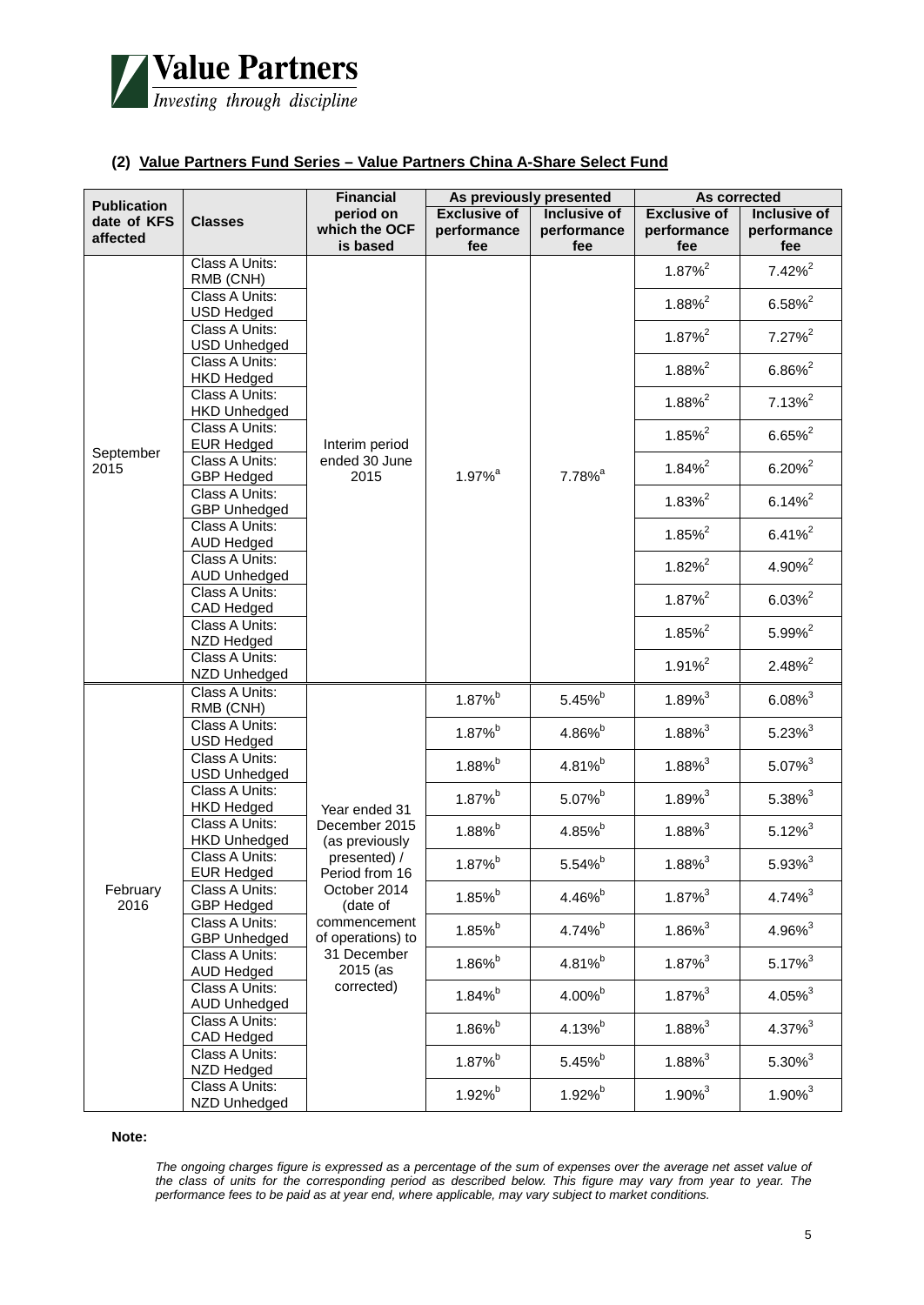

- *a A single ongoing charges figure was presented for Class A Units in the previous KFS. Certain classes of units were newly set up, the OCFs of which are now clarified as estimates only or annualized using expenses for less than a year. See further notes below for the respective classes of units.*
- *b This figure was calculated for the 12 months period from 1 January 2015 to 31 December 2015, and is now corrected to cover the period from 16 October 2014 (date of commencement of operations) to 31 December 2015 as presented in the financial statements of the annual report).*
- *1 This figure is based on the expenses for the latest financial year.*
- *2 This figure is an annualized figure based on the expenses for the latest interim period. The actual ongoing charges figure may be different and may vary from year to year.*
- *3 This figure is an annualized figure based on the expenses for the period from the date of the first issue of the class of units to the end of the latest interim period end / financial year end. The actual ongoing charges figure may be different and may vary from year to year.*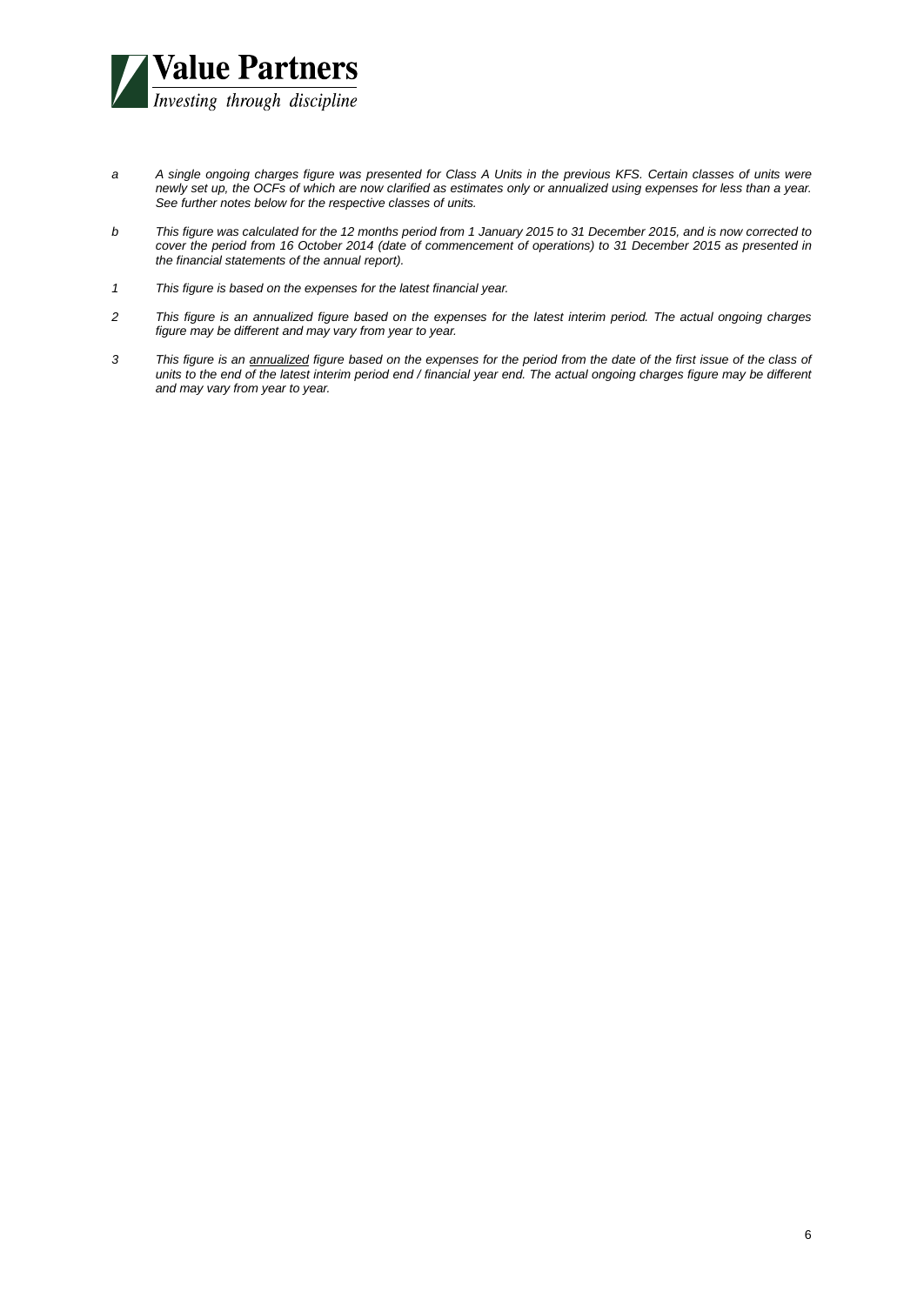

### **(3) Value Partners China Greenchip Fund Limited**

|                                               |                                     | <b>Financial</b>                                 | As previously presented                   |                                    | As corrected                              |                                    |
|-----------------------------------------------|-------------------------------------|--------------------------------------------------|-------------------------------------------|------------------------------------|-------------------------------------------|------------------------------------|
| <b>Publication</b><br>date of KFS<br>affected | <b>Classes</b>                      | period on<br>which the<br><b>OCF</b> is<br>based | <b>Exclusive of</b><br>performance<br>fee | Inclusive of<br>performance<br>fee | <b>Exclusive of</b><br>performance<br>fee | Inclusive of<br>performance<br>fee |
|                                               | <b>Class N Shares</b>               |                                                  | N/A <sup>a</sup>                          | N/A <sup>a</sup>                   | $1.74\%$ <sup>2</sup>                     | $2.04\%^{2}$                       |
|                                               | <b>Class A Shares</b>               |                                                  |                                           |                                    | $1.74\%$ <sup>2</sup>                     | $2.04\%$ <sup>2</sup>              |
|                                               | Class A2 QDis Shares                |                                                  |                                           |                                    | $1.74\%$ <sup>2</sup>                     | $1.96\%$ <sup>2</sup>              |
| January                                       | Class A USD Shares                  | Interim                                          |                                           |                                    | $1.71\%$ <sup>3</sup>                     | $2.11\%$ <sup>3</sup>              |
| 2015                                          | Class A AUD Hedged<br>Shares        | period<br>ended 30                               | $2.43\%^{b,c,d}$                          | $3.00\%^{\rm b,c,d}$               | $2.01\%^{3}$                              | $2.43\%^{3}$                       |
|                                               | Class A CAD Hedged<br>Shares        | June 2014                                        |                                           |                                    | $1.74\%$ <sup>3</sup>                     | $2.18\%^{3}$                       |
|                                               | Class A NZD Hedged<br><b>Shares</b> |                                                  |                                           |                                    | $1.77\%$ <sup>3</sup>                     | $2.14\%$ <sup>3</sup>              |
|                                               | <b>Class N Shares</b>               | Year<br>ended 31<br>December<br>2014             | N/A <sup>a</sup>                          | N/A <sup>a</sup>                   | $1.74\%$                                  | 2.15%                              |
|                                               | <b>Class A Shares</b>               |                                                  | $2.76\%^{b,d}$                            |                                    | $1.74\%$ <sup>1</sup>                     | $2.15\%$ <sup>1</sup>              |
|                                               | Class A2 QDis Shares                |                                                  |                                           |                                    | $1.74\%$ <sup>1</sup>                     | $2.01\%$ <sup>1</sup>              |
|                                               | Class A USD Shares                  |                                                  |                                           | $3.14\%^{b,d}$                     | $1.76\%$ <sup>3</sup>                     | $2.17\%$ <sup>3</sup>              |
| April 2015                                    | Class A AUD Hedged<br>Shares        |                                                  |                                           |                                    | $1.76\%^{3}$                              | $2.29%^{3}$                        |
|                                               | Class A CAD Hedged<br>Shares        |                                                  |                                           |                                    | $1.77\%$ <sup>3</sup>                     | $2.32\%^{3}$                       |
|                                               | Class A NZD Hedged<br><b>Shares</b> |                                                  |                                           |                                    | $1.76\%$ <sup>3</sup>                     | $2.38\%^{3}$                       |
|                                               | <b>Class N Shares</b>               |                                                  | N/A <sup>a</sup>                          | N/A <sup>a</sup>                   | $1.76\%$ <sup>2</sup>                     | $3.34\%$ <sup>2</sup>              |
|                                               | <b>Class A Shares</b>               |                                                  |                                           |                                    | $1.76\%$ <sup>2</sup>                     | $3.34\%^{2}$                       |
|                                               | Class A2 QDis Shares                |                                                  |                                           |                                    | $1.76\%$ <sup>2</sup>                     | $3.32\%^{2}$                       |
|                                               | Class A USD Shares                  | Interim                                          |                                           |                                    | $1.74\%$ <sup>2</sup>                     | $3.03\%^{2}$                       |
| October<br>2015                               | Class A AUD Hedged<br><b>Shares</b> | period<br>ended 30                               | $1.75\%$ <sup>b</sup>                     | $3.31\%$                           | $1.72\%^{2}$                              | $3.04\%^{2}$                       |
|                                               | Class A CAD Hedged<br><b>Shares</b> | June 2015                                        |                                           |                                    | $1.73\%^{2}$                              | $2.95\%^{2}$                       |
|                                               | Class A NZD Hedged<br><b>Shares</b> |                                                  |                                           |                                    | $1.75\%$ <sup>2</sup>                     | $3.11\%^{2}$                       |

#### **Note:**

The ongoing charges figure is expressed as a percentage of the sum of expenses over the average net asset value of *the class of shares for the corresponding period as described below. This figure may vary from year to year. The performance fees to be paid as at year end, where applicable, may vary subject to market conditions.*

- *a The ongoing charges figure was not presented for Class N Shares in the previous KFS. Class N Shares are closed for subscription and not being offered.*
- *b A single ongoing charges figure was presented for Classes A and A2 Shares in the previous KFS. Certain classes of shares were newly set up, the OCFs of which are now clarified as estimates only or annualized using expenses for less than a year. See further notes below for the respective classes of shares.*
- *c It was described in the previous KFS that "the ongoing charges figure is based on the expenses for the interim period". To clarify, the figure was based on the annualized expenses for the latest interim period as of the KFS publication date.*
- *d The OCFs included costs incurred in relation to the acquisition and disposal of assets (e.g. brokerage fees), which should have been excluded according to the OCF Guidelines.*
- *1 This figure is based on the expenses for the latest financial year.*
- *2 This figure is an annualized figure based on the expenses for the latest interim period. The actual ongoing charges figure may be different and may vary from year to year.*
- *3 This figure is an annualized figure based on the expenses for the period from the date of the first issue of the class of shares to the end of the latest interim period end / financial year end. The actual ongoing charges figure may be different and may vary from year to year.*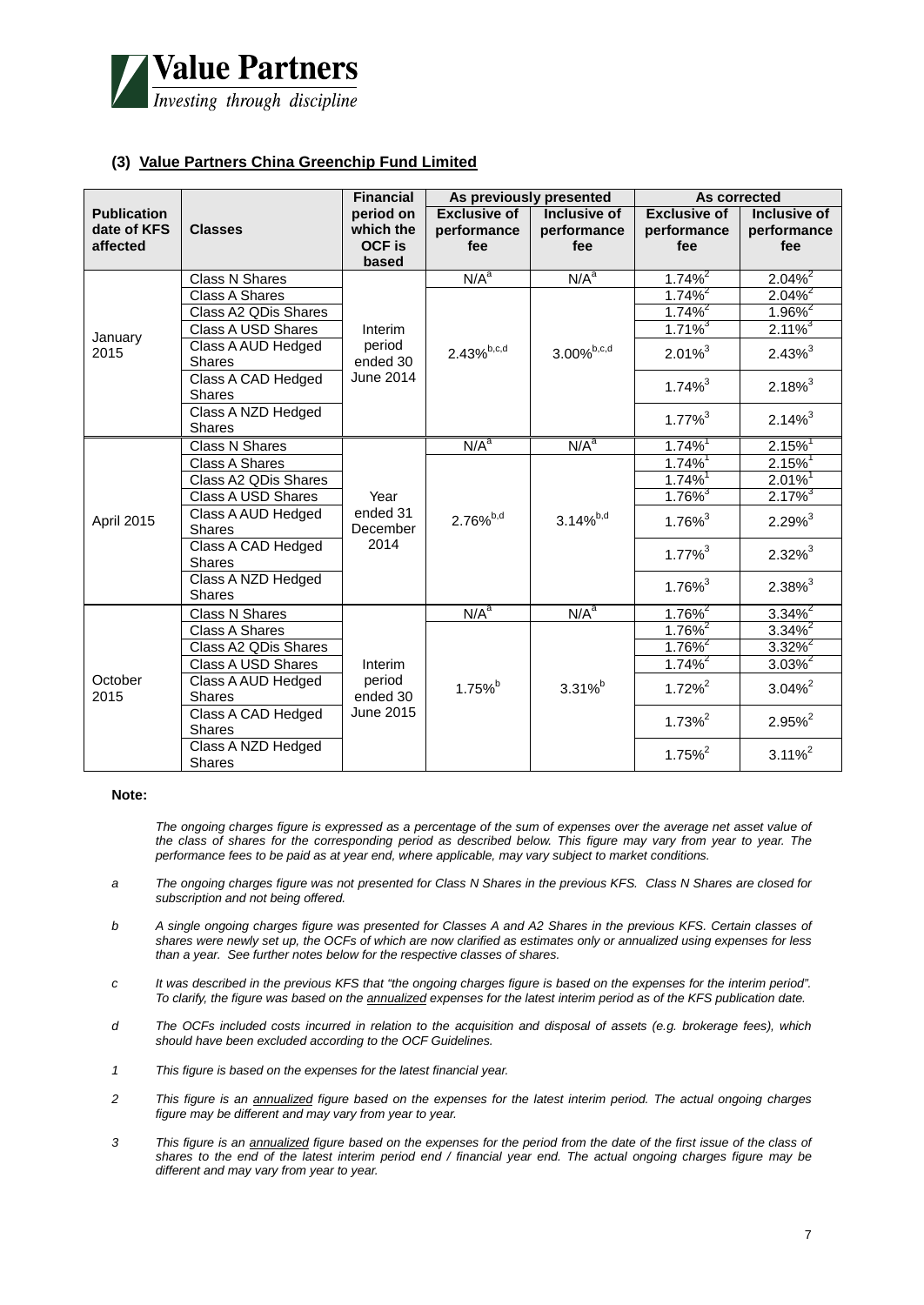

# **(4) Value Partners High-Dividend Stocks Fund**

|                                               |                                         | <b>Financial</b>                                 |                                           | As previously presented            |                                           | As corrected                                 |
|-----------------------------------------------|-----------------------------------------|--------------------------------------------------|-------------------------------------------|------------------------------------|-------------------------------------------|----------------------------------------------|
| <b>Publication</b><br>date of KFS<br>affected | <b>Classes</b>                          | period on<br>which the<br><b>OCF is</b><br>based | <b>Exclusive of</b><br>performance<br>fee | Inclusive of<br>performance<br>fee | <b>Exclusive of</b><br>performance<br>fee | Inclusive of<br>performance<br>fee           |
|                                               | Class A1                                |                                                  |                                           |                                    | $1.45\%$ <sup>2</sup>                     | $2.12\%$ <sup>2</sup>                        |
|                                               | Class A2 MDis                           |                                                  |                                           |                                    | $1.44\%$ <sup>2</sup>                     | $2.18\%^{2}$                                 |
|                                               | Class A2 MDis HKD                       | Interim                                          |                                           |                                    | $1.44\%$ <sup>2</sup>                     | $2.18\%^{2}$                                 |
| January<br>2015                               | Class A2 MDis AUD<br>Hedged             | period<br>ended 30                               | $1.80\%^{a,b,c}$                          | $3.21\%^{a,b,c}$                   | $1.44\%^{2}$                              | $2.51\%^{2}$                                 |
|                                               | Class A2 MDis CAD<br>Hedged             | June 2014                                        |                                           |                                    | $1.44\%^{2}$                              | $2.18\%^{2}$                                 |
|                                               | Class A2 MDis NZD<br>Hedged             |                                                  |                                           |                                    | $1.44\%^{2}$                              | $2.78\%^{2}$                                 |
|                                               | Class A1                                |                                                  |                                           |                                    | $1.45\%$ <sup>1</sup>                     | $3.05\%$ <sup>1</sup>                        |
|                                               | Class A2 MDis                           |                                                  |                                           |                                    | $1.45\%$ <sup>1</sup>                     | $2.70\%$ <sup>1</sup>                        |
|                                               | Class A2 MDis HKD                       |                                                  |                                           |                                    | $1.45\%$ <sup>1</sup>                     | $2.46\%$ <sup>1</sup>                        |
|                                               | Class A2 MDis AUD<br>Hedged             | Year ended<br>31                                 | $1.86\%^{a,c}$                            | $3.26\%^{a,c}$                     | $1.45\%$ <sup>1</sup>                     | $2.59\%$ <sup>1</sup>                        |
| April 2015                                    | Class A2 MDis CAD<br>Hedged             | December<br>2014                                 |                                           |                                    | $1.45\%$ <sup>1</sup>                     | $2.65\%$ <sup>1</sup>                        |
|                                               | Class A2 MDis GBP<br>Hedged             |                                                  |                                           |                                    | $1.45\%^{4}$                              | 2.70% <sup>4</sup>                           |
|                                               | Class A2 MDis NZD<br>Hedged             |                                                  |                                           |                                    | $1.44\%$ <sup>1</sup>                     | $2.55\%$ <sup>1</sup>                        |
|                                               | Class A1                                |                                                  |                                           |                                    | $1.46\%$ <sup>2</sup>                     | $3.38\%^{2}$                                 |
|                                               | Class A2 MDis                           |                                                  |                                           |                                    | $1.46\%$ <sup>2</sup>                     | $3.36\%$ <sup>2</sup>                        |
|                                               | Class A2 MDis HKD                       |                                                  |                                           |                                    | $1.45\%$ <sup>2</sup>                     | $3.26\%$ <sup>2</sup>                        |
|                                               | Class A2 MDis AUD<br>Hedged             | Interim<br>period<br>ended 30<br>June 2015       | $1.43\%$ <sup>a</sup>                     |                                    | $1.45\%^{2}$                              | $3.34\%^{2}$                                 |
| October<br>2015                               | Class A <sub>2</sub> MDis CAD<br>Hedged |                                                  |                                           | $3.31\%$ <sup>a</sup>              | $1.45\%^{2}$                              | $3.24\%^{2}$                                 |
|                                               | Class A2 MDis GBP<br>Hedged             |                                                  |                                           |                                    | $1.45\%^{2}$                              | $3.17\%^{2}$                                 |
|                                               | Class A2 MDis NZD<br>Hedged             |                                                  |                                           |                                    | $1.46\%^{2}$                              | $3.35\%^{2}$                                 |
| February &<br>April 2016                      | Class A2 MDis NZD<br>Hedged             | Year ended<br>31<br>December<br>2015             | $1.44\%$ <sup>d</sup>                     | $1.44\%$ <sup>d</sup>              | $1.45\%^{d,1}$                            | $1.45\%^{d,1}$                               |
|                                               | Class A1                                |                                                  | $1.43\%$ <sup>d</sup>                     | $1.43\%$ <sup>d</sup>              | $1.45\%$ <sup><math>d,2</math></sup>      | $1.45\%$ <sup><math>\frac{a}{2}</math></sup> |
|                                               | Class A2 MDis                           |                                                  | $1.43\%$ <sup>d</sup>                     | $1.43\%$ <sup>d</sup>              | $1.45\%$ <sup>d,2</sup>                   | $1.45\%^{d,2}$                               |
|                                               | Class A2 MDis HKD                       |                                                  | $1.43\%$ <sup>d</sup>                     | $1.43\%$ <sup>d</sup>              | $1.45\%$ <sup>d,2</sup>                   | $1.45\%$ <sup>d,2</sup>                      |
|                                               | Class A2 MDis AUD<br>Hedged             |                                                  | $1.43\%$ <sup>d</sup>                     | $1.43%^{d}$                        | $1.45\%$ <sup>d,2</sup>                   | $1.45\%$ <sup>d,2</sup>                      |
|                                               | Class A2 MDis CAD<br>Hedged             |                                                  | $1.43\%$ <sup>d</sup>                     | $1.43\%$ <sup>d</sup>              | $1.46\%$ <sup>d,2</sup>                   | $1.46\%$ <sup>d,2</sup>                      |
|                                               | Class A2 MDis GBP<br>Hedged             | Interim                                          | $1.42\%$ <sup>d</sup>                     | $1.42\%$ <sup>d</sup>              | $1.44\%$ <sup>d,2</sup>                   | $1.44\%^{d,2}$                               |
| <b>July 2016</b>                              | Class A2 MDis NZD<br>Hedged             | period<br>ended 30                               | $1.43\%$ <sup>d</sup>                     | $1.43\%$ <sup>d</sup>              | $1.46\%$ <sup>d,2</sup>                   | $1.46\%$ <sup>d,2</sup>                      |
|                                               | Class A Acc RMB<br>Unhedged             | June 2016                                        | $1.43\%$ <sup>d</sup>                     | $1.43%^{d}$                        | $1.46\%$ <sup>d,2</sup>                   | $1.46\%$ <sup>d,2</sup>                      |
|                                               | Class A Acc RMB<br>Hedged               |                                                  | $1.43%^{d}$                               | $1.43%^{d}$                        | $1.45\%$ <sup>d,2</sup>                   | $1.45\%^{d,2}$                               |
|                                               | Class A2 MDis RMB<br>Unhedged           |                                                  | $1.42\%$ <sup>d</sup>                     | $1.42\%$ <sup>d</sup>              | $1.44\%$ <sup>d,2</sup>                   | $1.44\%^{d,2}$                               |
|                                               | Class A2 MDis RMB<br>Hedged             |                                                  | $1.43%^{d}$                               | $1.43\%$ <sup>d</sup>              | $1.45\%$ <sup>d,2</sup>                   | $1.45\%^{d,2}$                               |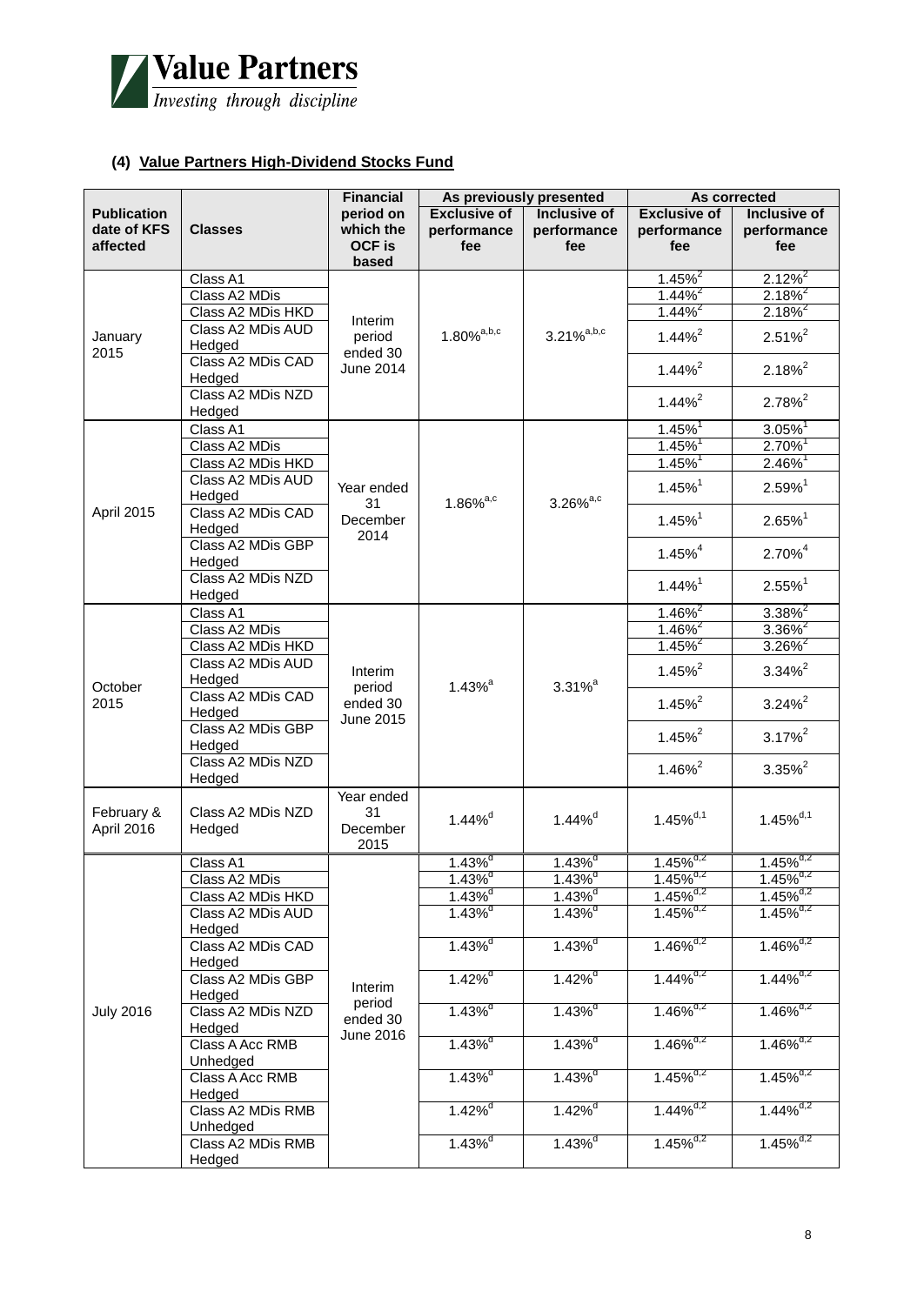

#### **Note:**

*The ongoing charges figure is expressed as a percentage of the sum of expenses over the average net asset value of the class of units for the corresponding period as described below. This figure may vary from year to year. The performance fees to be paid as at year end, where applicable, may vary subject to market conditions.*

- *a A single ongoing charges figure was presented in the previous KFS. Certain classes of units were newly set up, the OCFs of which are now clarified as estimates only or annualized using expenses for less than a year. See further notes below for the respective classes of units.*
- *b It was described in the previous KFS that "the ongoing charges figure is based on the expenses for the interim period". To clarify, the figure was based on the annualized expenses for the latest interim period as of the KFS publication date.*
- *c The OCFs included costs incurred in relation to the acquisition and disposal of assets (e.g. brokerage fees), which should have been excluded according to the OCF Guidelines.*
- *d The figure was corrected for a clerical error in the formula used for the calculation of average net asset value.*
- *1 This figure is based on the expenses for the latest financial year.*
- *2 This figure is an annualized figure based on the expenses for the latest interim period. The actual ongoing charges figure may be different and may vary from year to year.*
- *3 This figure is an annualized figure based on the expenses for the period from the date of the first issue of the class of units to the end of the latest interim period end / financial year end. The actual ongoing charges figure may be different and may vary from year to year.*
- *4 The class of units was newly set up after that financial period. The ongoing charges figure is an estimate only and is based on the ongoing charges figure of Class A1 (in respect of classes labelled "Acc") and Class A2 MDis (in respect of classes labelled "MDis") with similar fee structure for the relevant financial period. The actual ongoing charges figure may be different from the estimates and may vary from year to year.*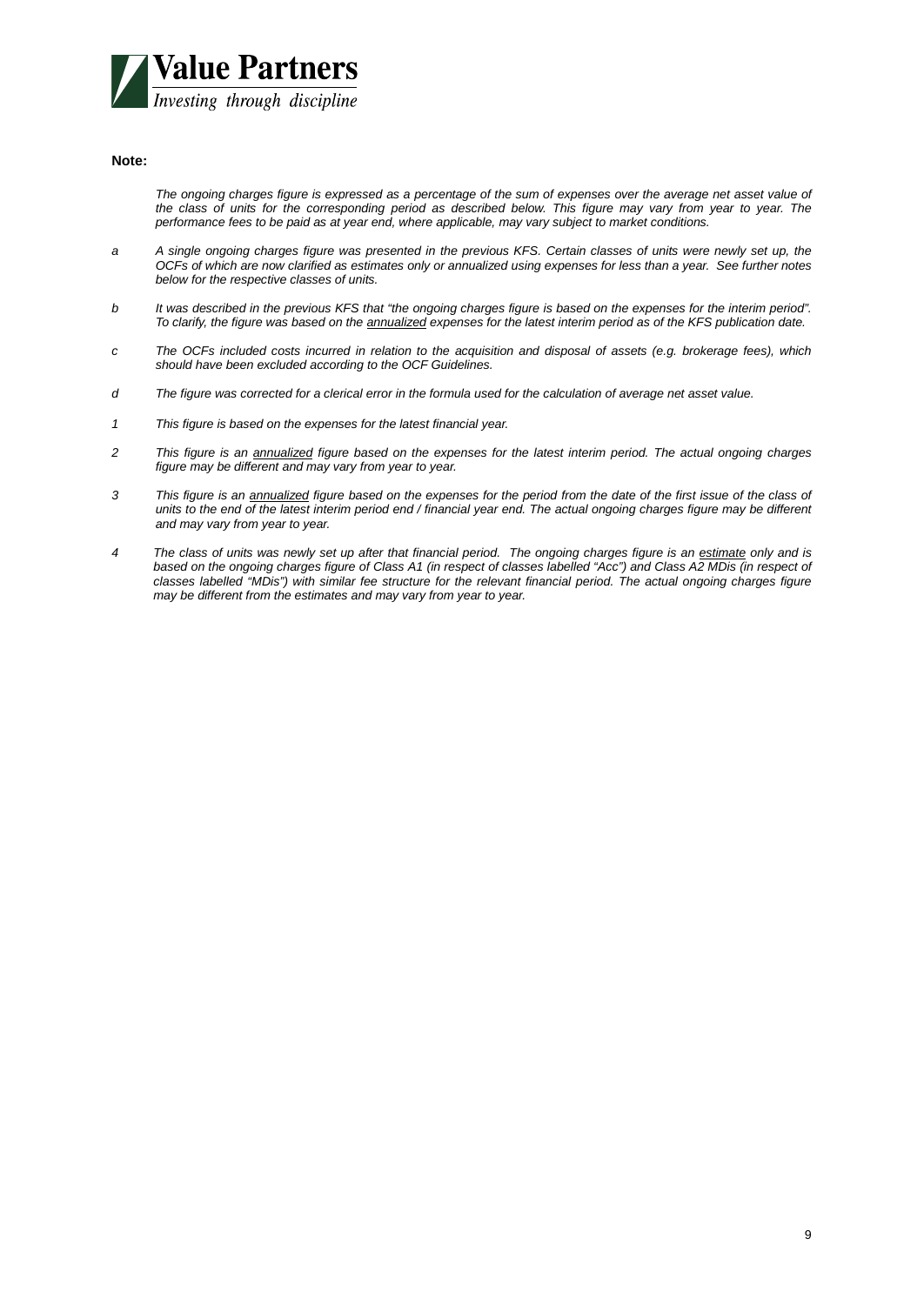

### **(5) Value Partners Greater China High Yield Income Fund**

| <b>Publication</b><br>date of KFS<br>affected | <b>Classes</b>                 | <b>Financial period</b><br>on which the<br><b>OCF</b> is based | As previously<br>presented          | As corrected            |
|-----------------------------------------------|--------------------------------|----------------------------------------------------------------|-------------------------------------|-------------------------|
|                                               | Class A AUD Hedged MDis Shares |                                                                |                                     | $1.71\%$ <sup>2</sup>   |
| January<br>2015                               | Class A CAD Hedged MDis Shares |                                                                |                                     | $1.71\%$ <sup>2</sup>   |
|                                               | Class A NZD Hedged MDis Shares | Interim period                                                 |                                     | $1.71\%$ <sup>2</sup>   |
|                                               | Class P USD Acc Shares         | ended 30 June                                                  | $1.62\%^{a,b,c}$                    | $1.71\%^{2}$            |
|                                               | Class P USD MDis Shares        | 2014                                                           |                                     | $1.71\%$ <sup>2</sup>   |
|                                               | Class P HKD Acc Shares         |                                                                |                                     | $1.71\%$ <sup>2</sup>   |
|                                               | Class P HKD MDis Shares        |                                                                |                                     | $1.71\%$ <sup>2</sup>   |
|                                               | Class P SGD Hedged MDis Shares |                                                                |                                     | $1.71\%$ <sup>4</sup>   |
|                                               | Class A AUD Hedged MDis Shares |                                                                |                                     | $1.71\%$                |
|                                               | Class A CAD Hedged MDis Shares |                                                                |                                     | $1.71\%$ <sup>1</sup>   |
|                                               | Class A EUR Hedged MDis Shares |                                                                |                                     | $1.71\%$ <sup>4</sup>   |
|                                               | Class A GBP Hedged MDis Shares |                                                                |                                     | $1.71\%$ <sup>4</sup>   |
| April 2015                                    | Class A NZD Hedged MDis Shares | Year ended 31<br>December 2014                                 | $1.56\%^{a,c}$                      | $1.71\%$ <sup>1</sup>   |
|                                               | Class P USD Acc Shares         |                                                                |                                     | $1.71\%$                |
|                                               | Class P USD MDis Shares        |                                                                |                                     | $1.71\%$ <sup>1</sup>   |
|                                               | Class P HKD Acc Shares         |                                                                |                                     | $1.70\%$ <sup>1</sup>   |
|                                               | Class P HKD MDis Shares        |                                                                |                                     | $1.71\%$ <sup>1</sup>   |
|                                               | Class P SGD Hedged MDis Shares |                                                                |                                     | $1.68\%$ <sup>3</sup>   |
|                                               | Class A AUD Hedged MDis Shares |                                                                |                                     | $1.70\%$ <sup>2</sup>   |
|                                               | Class A CAD Hedged MDis Shares | Interim period<br>ended 30 June<br>2015                        | $1.59%$ <sup>a</sup>                | $1.70\%$ <sup>2</sup>   |
|                                               | Class A EUR Hedged MDis Shares |                                                                |                                     | $1.63\%^{2}$            |
|                                               | Class A GBP Hedged MDis Shares |                                                                |                                     | $1.68\%$ <sup>2</sup>   |
| September                                     | Class A NZD Hedged MDis Shares |                                                                |                                     | $1.70\%$ <sup>2</sup>   |
| 2015                                          | Class P USD Acc Shares         |                                                                |                                     | $1.69\%$ <sup>2</sup>   |
|                                               | Class P USD MDis Shares        |                                                                |                                     | $1.70\%$ <sup>2</sup>   |
|                                               | Class P HKD Acc Shares         |                                                                |                                     | $1.70\%^{2}$            |
|                                               | Class P HKD MDis Shares        |                                                                |                                     | $1.70\%$ <sup>2</sup>   |
|                                               | Class P SGD Hedged MDis Shares |                                                                |                                     | $1.70\%$ <sup>2</sup>   |
|                                               | Class A AUD Hedged MDis Shares |                                                                | $1.93\%$ <sup>d,1</sup>             | $1.68\%$ <sup>d,1</sup> |
|                                               | Class A CAD Hedged MDis Shares |                                                                | $1.93\%$ <sup>d,1</sup>             | $1.68\%$ <sup>d,1</sup> |
|                                               | Class A EUR Hedged MDis Shares |                                                                | $\frac{1.90\%^{d,3}}{1.92\%^{d,3}}$ | $1.66\%$ <sup>d,3</sup> |
|                                               | Class A GBP Hedged MDis Shares |                                                                |                                     | $1.68\%$ <sup>d,3</sup> |
| February                                      | Class A NZD Hedged MDis Shares | Year ended 31                                                  | $1.92\%$ <sup>d,1</sup>             | $1.68\%$ <sup>d,1</sup> |
| 2016                                          | Class P USD Acc Shares         | December 2015                                                  | $1.92\%$ <sup>d,1</sup>             | $1.67\%$ <sup>d,1</sup> |
|                                               | Class P USD MDis Shares        |                                                                | $\frac{1.93\%^{d,1}}{1.92\%^{d,1}}$ | $1.68\%$ <sup>d,1</sup> |
|                                               | Class P HKD Acc Shares         |                                                                |                                     | $1.68\%^{d,1}$          |
|                                               | Class P HKD MDis Shares        |                                                                | $1.93\%$ <sup>d,1</sup>             | $1.68\%$ <sup>d,1</sup> |
|                                               | Class P SGD Hedged MDis Shares |                                                                | $1.91\%$ <sup>d,1</sup>             | $1.67\%^{d,1}$          |

#### **Note:**

*The ongoing charges figure is expressed as a percentage of the sum of expenses over the average net asset value of the class of shares for the corresponding period as described below. This figure may vary from year to year.*

- *a A single ongoing charges figure is disclosed in the KFS. Certain classes of shares were newly set up, the OCFs of which are now clarified as estimates only or annualized using expenses for less than a year. See further notes below for the respective classes of shares.*
- *b It was described in the previous KFS that "the ongoing charges figure is based on the expenses for the interim period". To clarify, the figure was based on the annualized expenses for the latest interim period as of the KFS publication date.*
- *c The OCFs included costs incurred in relation to the acquisition and disposal of assets (e.g. brokerage fees), which should have been excluded according to the OCF Guidelines.*
- *d This figure was corrected for an overstated total expense figure used in the calculation of the OCF.*
- *1 This figure is based on the expenses for the latest financial year.*
- *2 This figure is an annualized figure based on the expenses for the latest interim period. The actual ongoing charges*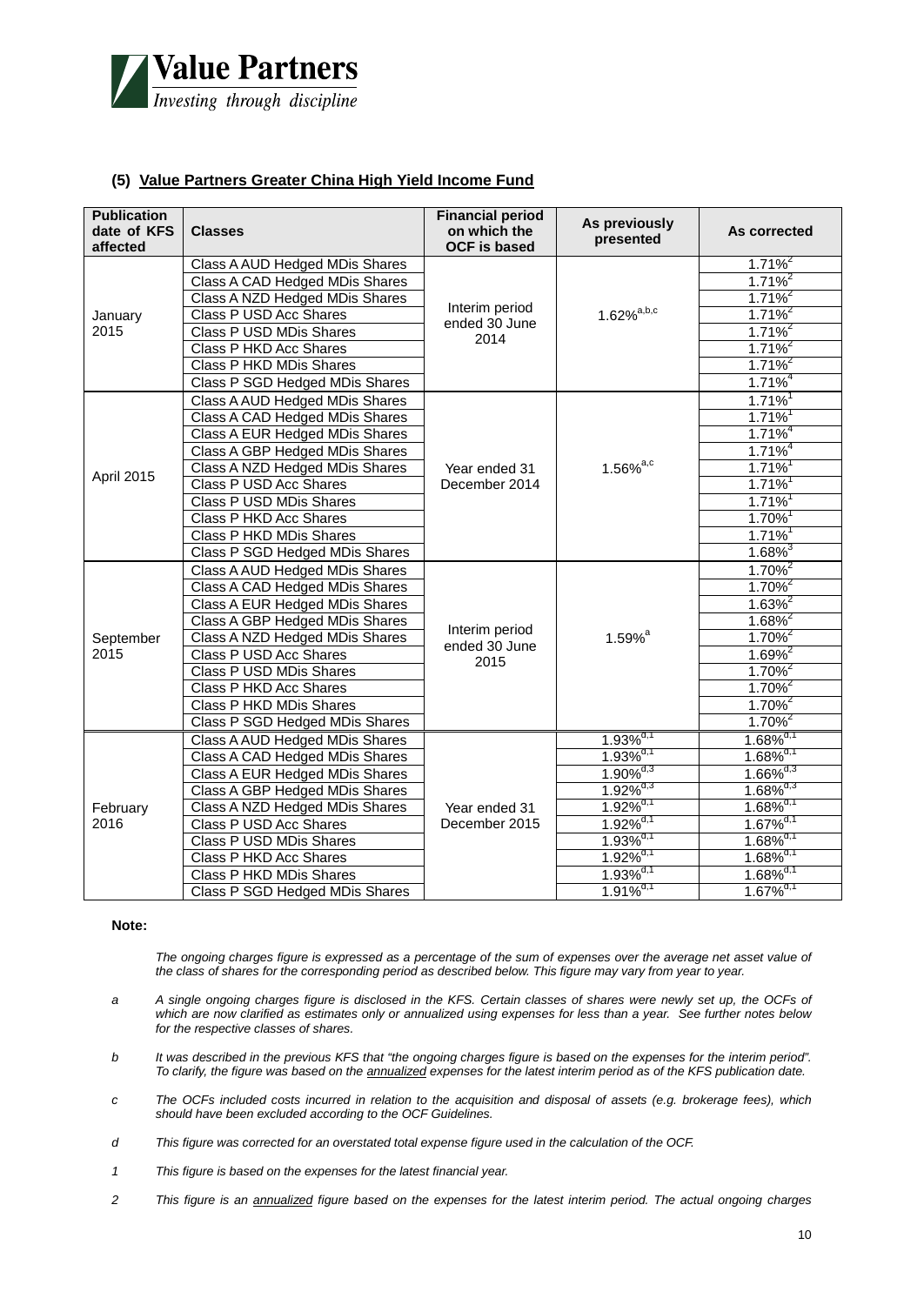

*figure may be different and may vary from year to year.*

- *3 This figure is an annualized figure based on the expenses for the period from the date of the first issue of the class of shares to the end of the latest interim period end / financial year end. The actual ongoing charges figure may be different and may vary from year to year.*
- *4 The class of shares was newly set up after that financial period. The ongoing charges figure is an estimate only and is*  based on the ongoing charges figure of Class P USD Acc Shares (in respect of classes labelled "Acc") and Class P *USD MDis Shares (in respect of classes labelled "MDis") with similar fee structure for the relevant financial period. The actual ongoing charges figure may be different from the estimates and may vary from year to year.*

### **(6) Value Partners Taiwan Fund**

| <b>Publication</b>      | <b>Financial</b>                            | As previously presented                |                                 | As corrected                           |                                 |  |
|-------------------------|---------------------------------------------|----------------------------------------|---------------------------------|----------------------------------------|---------------------------------|--|
| date of KFS<br>affected | period on<br>which the OCF<br>is based      | <b>Exclusive of</b><br>performance fee | Inclusive of<br>performance fee | <b>Exclusive of</b><br>performance fee | Inclusive of<br>performance fee |  |
| January<br>2015         | Year ended 30<br>June 2014                  | $2.98\%$                               | $7.17\%$ <sup>b</sup>           | $1.90\%$ <sup>1</sup>                  | $6.10\%$ <sup>1</sup>           |  |
| <b>April 2015</b>       | Interim period<br>ended 31<br>December 2014 | $3.03\%^{a,b}$                         | $3.03\%^{a,b}$                  | $1.95\%$ <sup>2</sup>                  | $1.95\%$ <sup>2</sup>           |  |

#### **Note:**

The ongoing charges figure is expressed as a percentage of the sum of expenses over the average net asset value of *the class of units for the corresponding period as described below. This figure may vary from year to year. The performance fees to be paid as at year end, where applicable, may vary subject to market conditions.*

- *a It was described in the previous KFS that "the ongoing charges figure is based on the expenses for the interim period". To clarify, the figure was based on the annualized expenses for the latest interim period as of the KFS publication date.*
- *b The OCFs included costs incurred in relation to the acquisition and disposal of assets (e.g. brokerage fees), which should have been excluded according to the OCF Guidelines.*
- *1 The Fund currently issues one class of units and this figure is based on the expenses for the latest financial year.*
- *2 The Fund currently issues one Class of Units and this figure is an annualized figure based on the expenses for the latest interim period. The actual ongoing charges figure may be different and may vary from year to year.*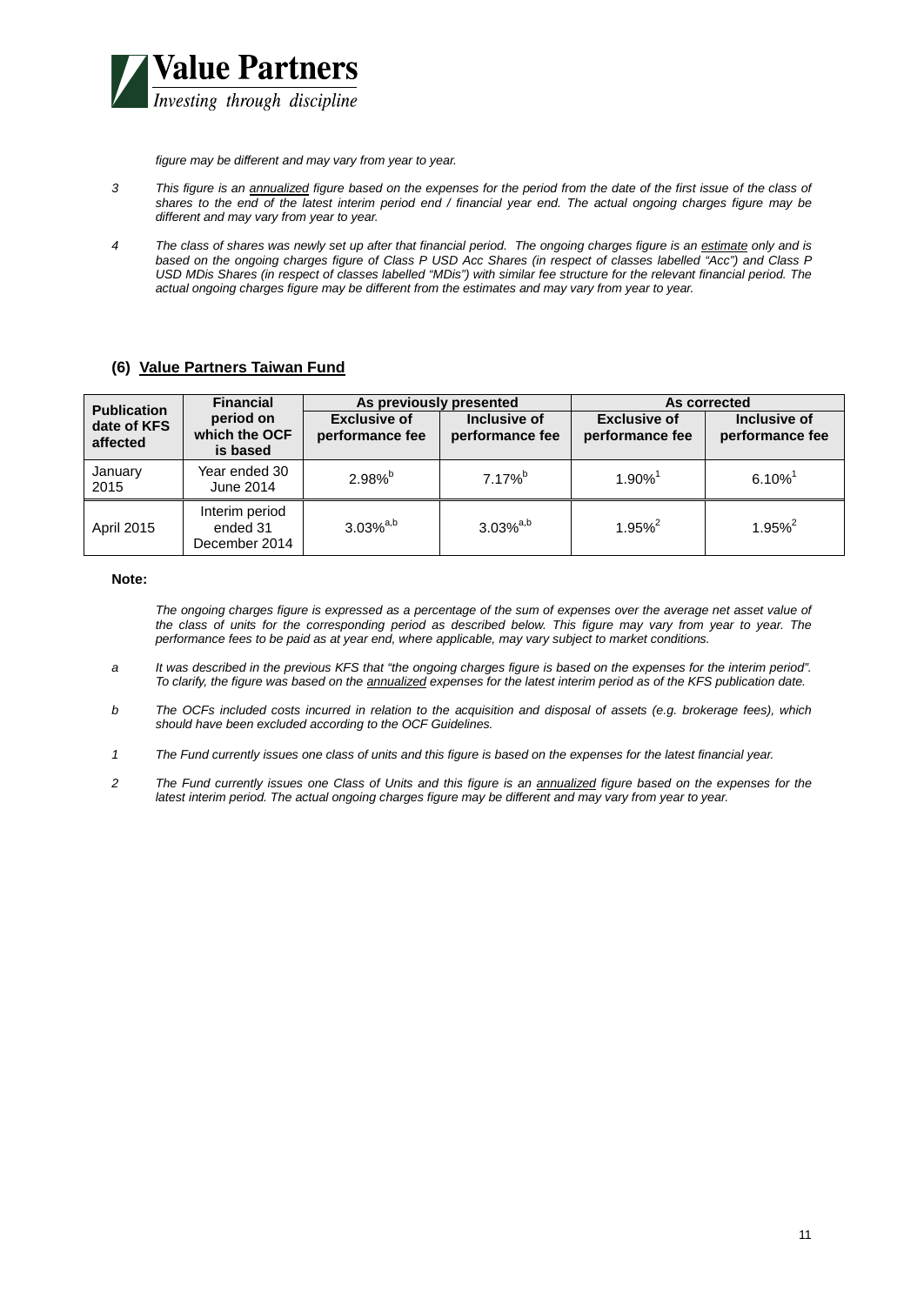

### **(7) Value Partners Intelligent Funds - China Convergence Fund**

| <b>Publication</b>      |                | <b>Financial period</b>                 | As previously presented                   |                                    | As corrected                              |                                    |
|-------------------------|----------------|-----------------------------------------|-------------------------------------------|------------------------------------|-------------------------------------------|------------------------------------|
| date of KFS<br>affected | <b>Classes</b> | on which the OCF<br>is based            | <b>Exclusive of</b><br>performance<br>fee | Inclusive of<br>performance<br>fee | <b>Exclusive of</b><br>performance<br>fee | Inclusive of<br>performance<br>fee |
| January<br>2015         | Class A        | Interim period<br>ended 30 June<br>2014 | $2.33\%^{a,b}$                            | $2.33\%^{a,b}$                     | $1.47\%^{2}$                              | $1.47\%^{2}$                       |
| <b>April 2015</b>       | Class A        | Year ended 31<br>December 2014          | $2.33\%$ <sup>b</sup>                     | $3.69%^{b}$                        | $1.47\%$ <sup>1</sup>                     | $2.66\%$ <sup>1</sup>              |
| September<br>2015       | Class A        | Interim period<br>ended 30 June<br>2015 | $1.47\%$ <sup>c</sup>                     | $4.77\%$ <sup>c</sup>              | $1.48\%^{c,2}$                            | 4.78% $c, 2$                       |
| February<br>2016        | Class A        | Year ended 31<br>December 2015          | $1.48\%$ <sup>c</sup>                     | 1.48% $^{\circ}$                   | $1.52\%^{c,1}$                            | $1.52\%^{c,1}$                     |

#### **Note:**

The ongoing charges figure is expressed as a percentage of the sum of expenses over the average net asset value of *the class of units for the corresponding period as described below. This figure may vary from year to year. The performance fees to be paid as at year end, where applicable, may vary subject to market conditions.*

- *a It was described in the previous KFS that "the ongoing charges figure is based on the expenses for the interim period". To clarify, the figure was based on the annualized expenses for the latest interim period as of the KFS publication date.*
- *b The OCFs included costs incurred in relation to the acquisition and disposal of assets (e.g. brokerage fees), which should have been excluded according to the OCF Guidelines.*
- *c The figure was corrected for a clerical error in the formula used for the calculation of average net asset value.*
- *1 This figure is based on the expenses for the latest financial year.*
- *2 This figure is an annualized figure based on the expenses for the latest interim period. The actual ongoing charges figure may be different and may vary from year to year.*

### **(8) Value Partners Intelligent Funds - Chinese Mainland Focus Fund**

|                                               |                                               | As previously presented                   |                                    | As corrected                              |                                    |
|-----------------------------------------------|-----------------------------------------------|-------------------------------------------|------------------------------------|-------------------------------------------|------------------------------------|
| <b>Publication</b><br>date of KFS<br>affected | Financial period on which<br>the OCF is based | <b>Exclusive of</b><br>performance<br>fee | Inclusive of<br>performance<br>fee | <b>Exclusive of</b><br>performance<br>fee | Inclusive of<br>performance<br>fee |
| January<br>2015                               | Interim period ended 30<br>June 2014          | $2.56\%^{a,b}$                            | $2.56\%^{a,b}$                     | $1.51\%^{2}$                              | 1.51% <sup>2</sup>                 |
| <b>April 2015</b>                             | Year ended 31 December<br>2014                | $2.67\%$ <sup>b</sup>                     | $4.57\%$ <sup>b</sup>              | $1.54\%$ <sup>1</sup>                     | $3.44\%$ <sup>1</sup>              |

#### **Note:**

The ongoing charges figure is expressed as a percentage of the sum of expenses over the average net asset value of *the class of units for the corresponding period as described below. This figure may vary from year to year. The performance fees to be paid as at year end, where applicable, may vary subject to market conditions.*

- *a It was described in the previous KFS that "the ongoing charges figure is based on the expenses for the interim period". To clarify, the figure was based on the annualized expenses for the latest interim period as of the KFS publication date.*
- *b The OCFs included costs incurred in relation to the acquisition and disposal of assets (e.g. brokerage fees), which should have been excluded according to the OCF Guidelines.*
- *1 The Fund currently issues one class of units and this figure is based on the expenses for the latest financial year.*
- *2 The Fund currently issues one class of units and this figure is an annualized figure based on the expenses for the latest interim period. The actual ongoing charges figure may be different and may vary from year to year.*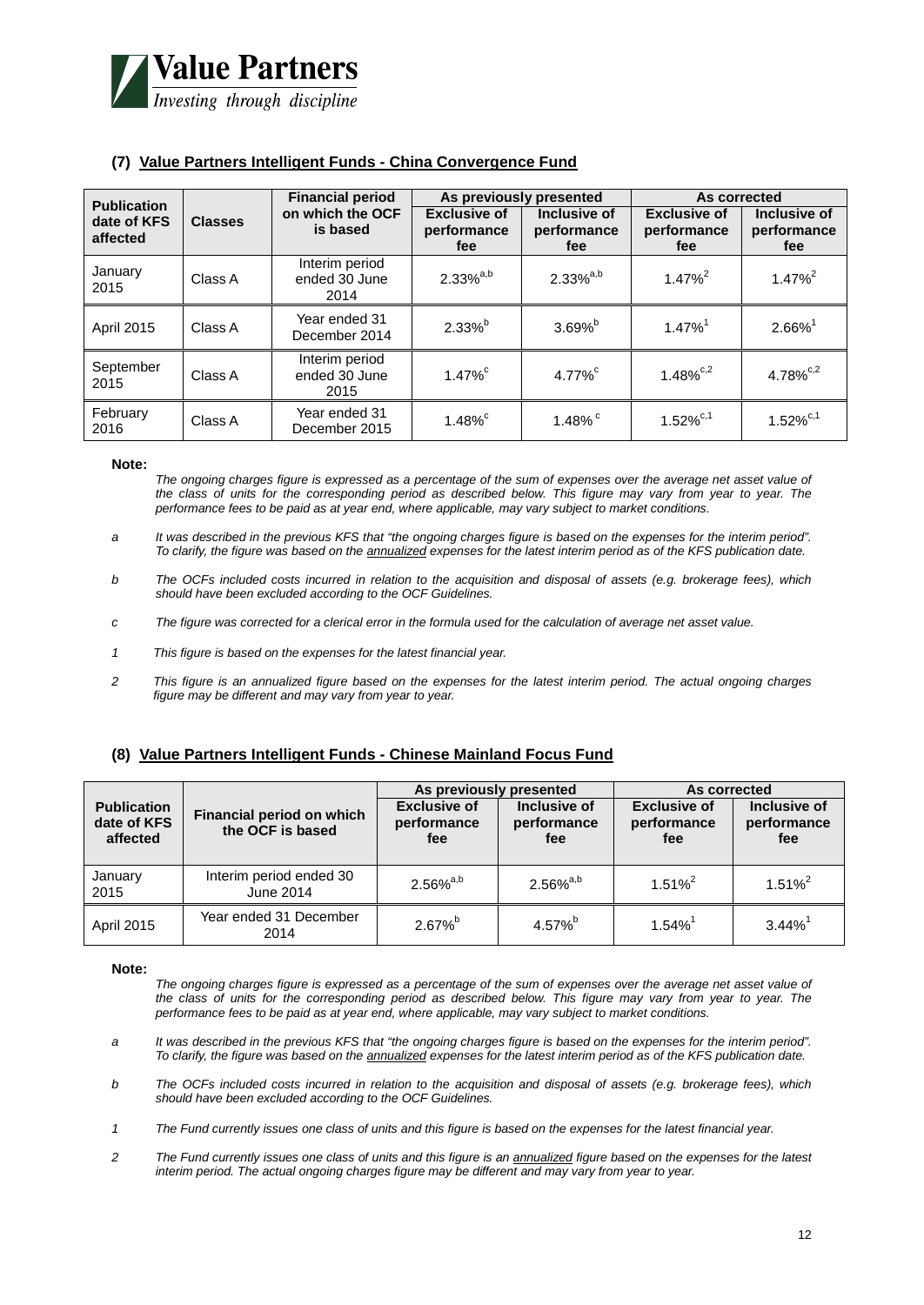

# **(9) Value ETFs Trust – Value Japan ETF**

| <b>Publication date of</b>       | Financial period on which the OCF is   | As previously         | As corrected          |
|----------------------------------|----------------------------------------|-----------------------|-----------------------|
| <b>KFS</b> affected              | based                                  | presented             |                       |
| December 2014 &<br>February 2015 | Interim period ended 30 September 2014 | $1.51\%$ <sup>a</sup> | $1.70\%$ <sup>1</sup> |

#### **Note:**

*The ongoing charges figure is expressed as a percentage of the sum of expenses over the average net asset value of the class of units for the corresponding period as described below. This figure may vary from year to year.* 

- *a The OCFs included costs incurred in relation to the acquisition and disposal of assets (e.g. brokerage fees), which should have been excluded according to the OCF Guidelines. There was also a clerical error in the calculation of the OCF previously reported.*
- *1 The Fund currently issues one class of units and this figure is an annualized figure based on the expenses for the latest interim period. The actual ongoing charges figure may be different and may vary from year to year.*

### **(10) Value ETFs Trust – Value Korea ETF**

| <b>Publication date of</b>       | Financial period on which the OCF is   | As previously         | As corrected          |
|----------------------------------|----------------------------------------|-----------------------|-----------------------|
| <b>KFS</b> affected              | based                                  | presented             |                       |
| December 2014 &<br>February 2015 | Interim period ended 30 September 2014 | $2.28\%$ <sup>a</sup> | $2.10\%$ <sup>1</sup> |

#### **Note:**

*The ongoing charges figure is expressed as a percentage of the sum of expenses over the average net asset value of the class of units for the corresponding period as described below. This figure may vary from year to year.* 

- *a The OCFs included costs incurred in relation to the acquisition and disposal of assets (e.g. brokerage fees), which should have been excluded according to the OCF Guidelines.*
- *1 The Fund currently issues one class of units and this figure is an annualized figure based on the expenses for the latest interim period. The actual ongoing charges figure may be different and may vary from year to year.*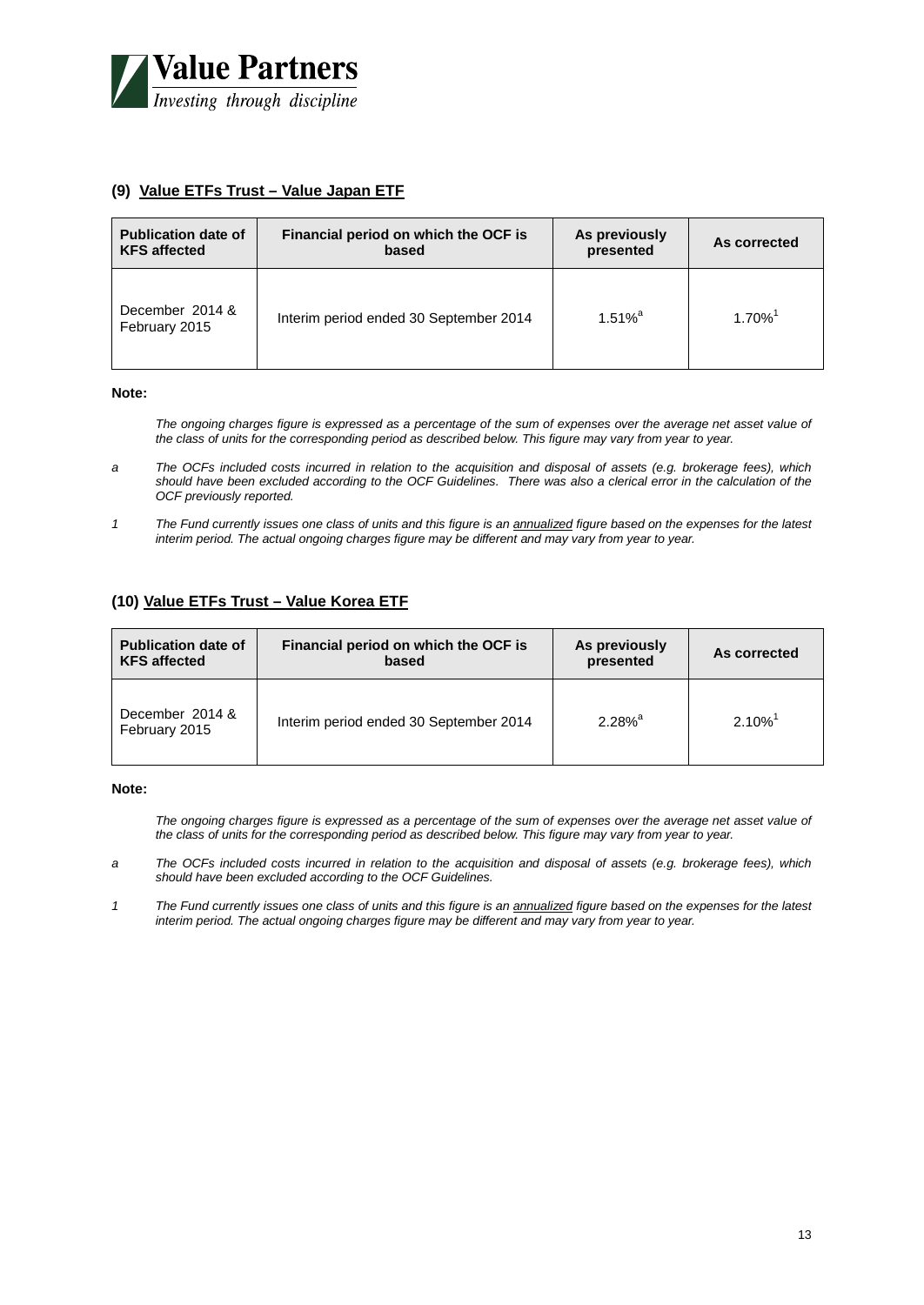

# **(11) Value China ETF**

| <b>Publication date of</b>       | Financial period on which the OCF is   | As previously         | As corrected          |
|----------------------------------|----------------------------------------|-----------------------|-----------------------|
| <b>KFS affected</b>              | based                                  | presented             |                       |
| December 2014 &<br>February 2015 | Interim period ended 30 September 2014 | $1.54\%$ <sup>a</sup> | $1.44\%$ <sup>1</sup> |

#### **Note:**

The ongoing charges figure is expressed as a percentage of the sum of expenses over the average net asset value of *the class of units for the corresponding period as described below. This figure may vary from year to year.* 

- *a The OCFs included costs incurred in relation to the acquisition and disposal of assets (e.g. brokerage fees), which should have been excluded according to the OCF Guidelines.*
- *1 The Fund currently issues one class of units and this figure is an annualized figure based on the expenses for the latest interim period. The actual ongoing charges figure may be different and may vary from year to year.*

### **(12) Value Partners ETFs Trust – Value China A-Share ETF**

| <b>Publication date of</b> | Financial period on which the OCF is                                         | As previously         | As corrected   |
|----------------------------|------------------------------------------------------------------------------|-----------------------|----------------|
| <b>KFS affected</b>        | based                                                                        | presented             |                |
| April 2016                 | Interim period from 20 March 2015 (Fund<br>launch date) to 30 September 2015 | $2.09\%$ <sup>a</sup> | $1.98\%^{a,1}$ |

#### **Note:**

The ongoing charges figure is expressed as a percentage of the sum of expenses over the average net asset value of *the class of units for the corresponding period as described below. This figure may vary from year to year.* 

- *a The figure was corrected for the number of dates used in the annualize formula.*
- *1 The Fund currently issues one class of units and this figure is an annualized figure based on the expenses for the latest period from 20 March 2015 (date of commencement of operations) to 30 September 2015 as presented in the financial statements of the interim report. The actual ongoing charges figure may be different and may vary from year to year.*

### **(13) Value ETFs Trust – Value Taiwan ETF**

| <b>Publication date of</b>       | Financial period on which the OCF is   | As previously         | As corrected   |
|----------------------------------|----------------------------------------|-----------------------|----------------|
| <b>KFS</b> affected              | based                                  | presented             |                |
| December 2014 &<br>February 2015 | Interim period ended 30 September 2014 | $2.52\%$ <sup>a</sup> | $2.64\%^{a,1}$ |

#### **Note:**

The ongoing charges figure is expressed as a percentage of the sum of expenses over the average net asset value of *the class of units for the corresponding period as described below. This figure may vary from year to year.* 

- *a The figure was corrected for a clerical error in the formula used for the calculation of average net asset value.*
- *1 The Fund currently issues one class of units and this figure is an annualized figure based on the expenses for the latest interim period. The actual ongoing charges figure may be different and may vary from year to year.*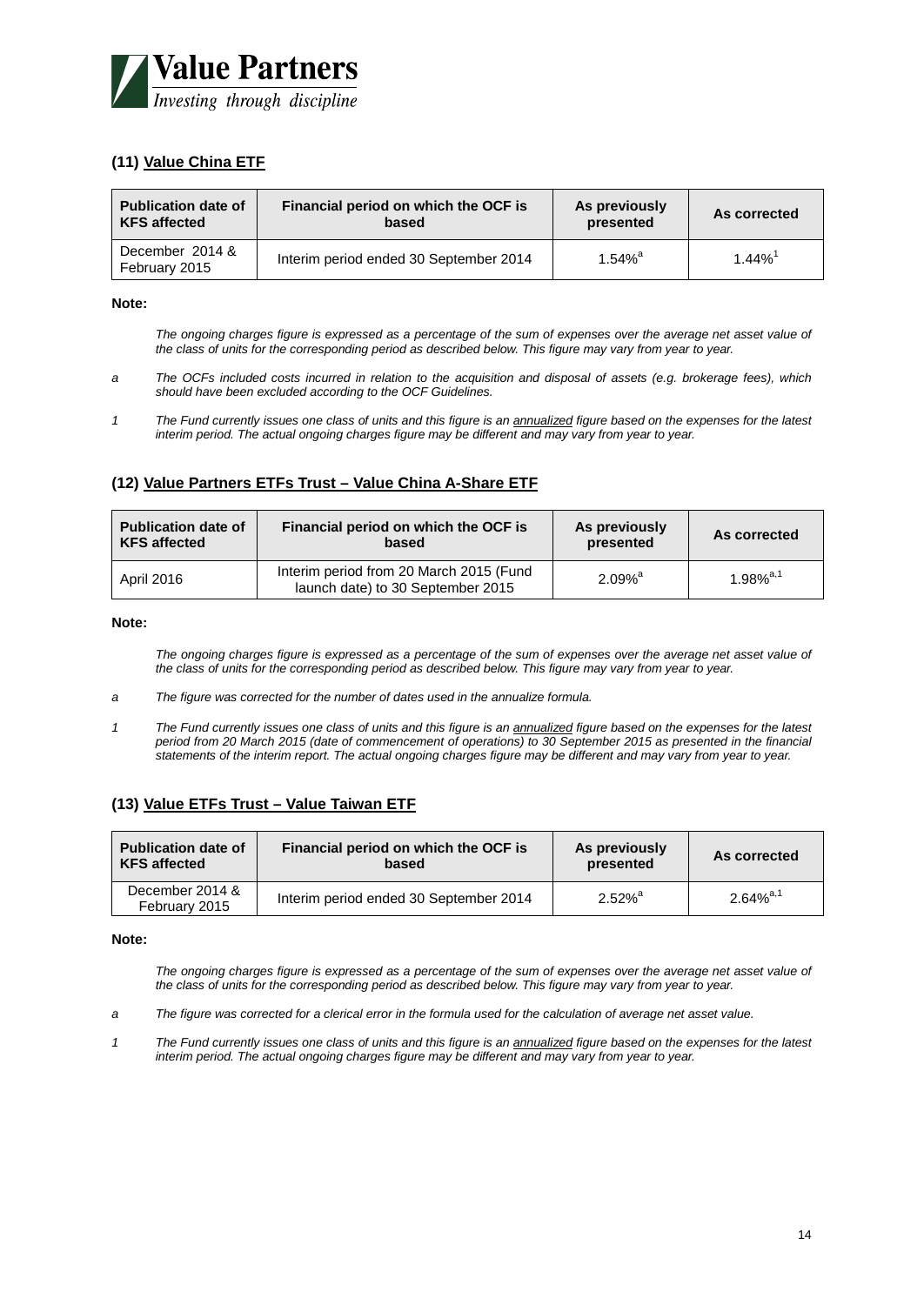

# **(14) Value Gold ETF**

| <b>Publication date of</b><br><b>KFS</b> affected | Financial period on which the OCF is<br>based | As previously<br>presented | As corrected            |
|---------------------------------------------------|-----------------------------------------------|----------------------------|-------------------------|
| October 2015                                      | Year ended 31 March 2015                      | $0.40\%$ <sup>a</sup>      | $0.39\%$ <sup>a,1</sup> |
| April 2016                                        | Interim period ended 30 September 2015        | $0.39\%$ <sup>a</sup>      | $0.40\%^{a,2}$          |

### **Note:**

*The ongoing charges figure is expressed as a percentage of the sum of expenses over the average net asset value of the class of units for the corresponding period as described below. This figure may vary from year to year.* 

- *a The figure was corrected for a clerical error in the formula used for the calculation of average net asset value.*
- *1 The Fund currently issues one class of units and this figure is based on the expenses for the latest financial year.*
- *2 The Fund currently issues one class of units and this figure is an annualized figure based on the expenses for the latest interim period. The actual ongoing charges figure may be different and may vary from year to year.*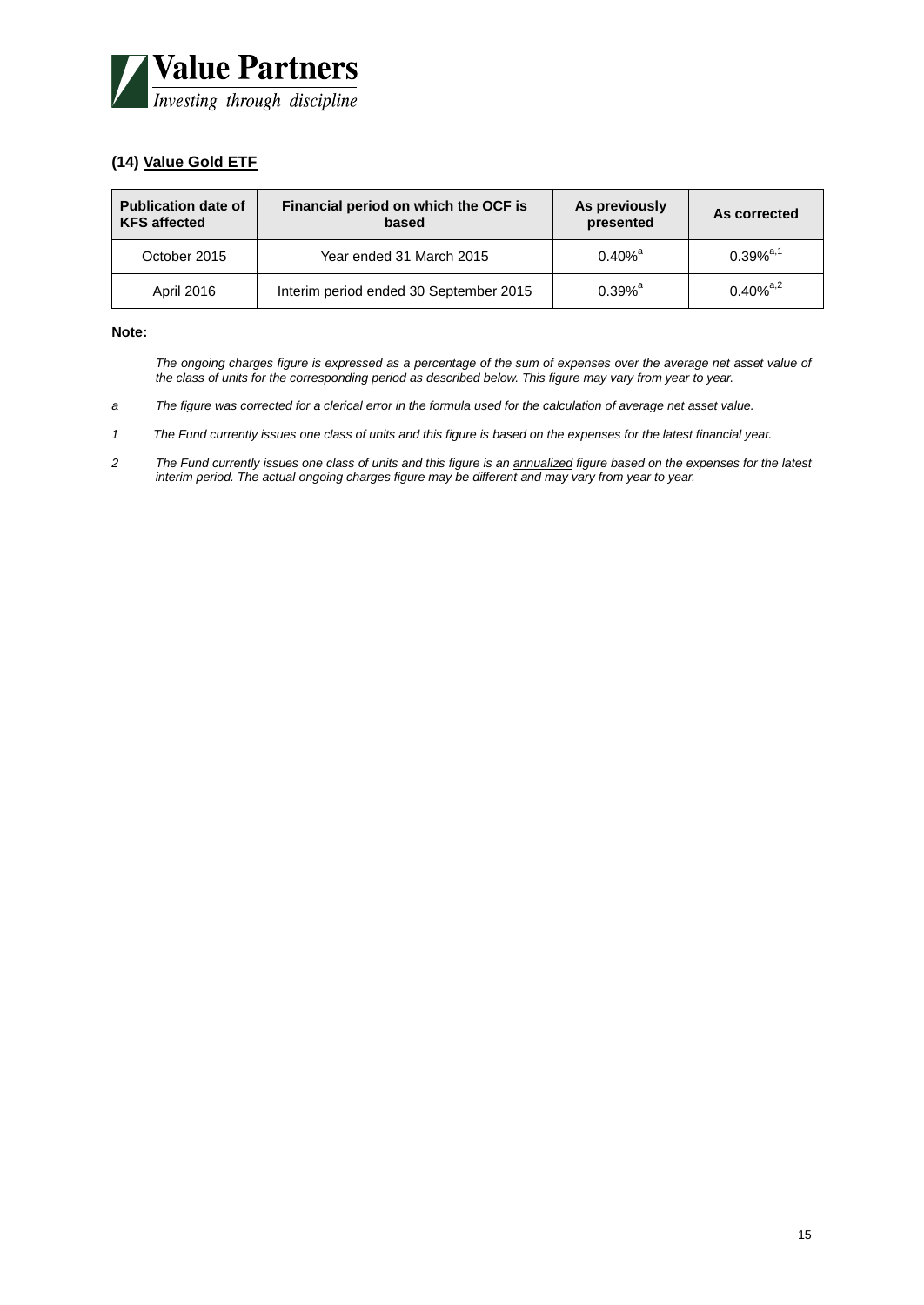

### **2. Late update to the disclosure of the Ongoing Charge Figure and Past Performance Information in the KFS of the Value Partners Taiwan Fund (the "Taiwan Fund")**

According to the OCF Guidelines and the SFC's Guidelines for the disclosure and calculation of past performance information dated 16 December 2014 (together the "Guidelines"), the disclosure of the OCF and past performance information in the KFS should be updated annually before the end of April each year.

We wish to inform investors that the disclosure of the OCF and past performance in the KFS of the Taiwan Fund were not updated before the end of April 2016 as required and the late update was rectified by updating the latest available OCF and performance data of 2015 on 24 May 2016. The latest available OCF are as follows:

| <b>Publication</b> | Financial period on which the OCF is  | <b>Exclusive of</b>   | Inclusive of          |
|--------------------|---------------------------------------|-----------------------|-----------------------|
| date of KFS        | based                                 | performance fee       | performance fee       |
| May 2016           | Interim period ended 31 December 2015 | $2.01\%$ <sup>1</sup> | $2.01\%$ <sup>1</sup> |

*1 It was described in the KFS that "the ongoing charges figure is based on the expenses for the interim period". To clarify, the figure was based on the annualized expenses for the latest interim period as of the KFS publication date.*

While the past performance information in the KFS of the Taiwan Fund was not up-to-date between 1 May 2016 and 24 May 2016 as required, such past performance information on our website has already been updated since January 2016.

The OCF and past performance information do not have any impact on the value of your holdings in the Taiwan Fund, and do not affect the net asset value at which investors make subscriptions or redemptions. The OCF and past performance information are calculated from past financial data and are continuously reviewed and updated.

The latest KFS of the Taiwan Fund is available on our website [\(www.valuepartners-group.com\)](http://www.valuepartners-group.com/) and at our office during normal business hours (except on Saturdays, Sundays and public holidays). The updated past performance information is also available on our website and disclosed in the monthly reports of the Taiwan Fund. Please note that the website has not been reviewed or authorized by the SFC.